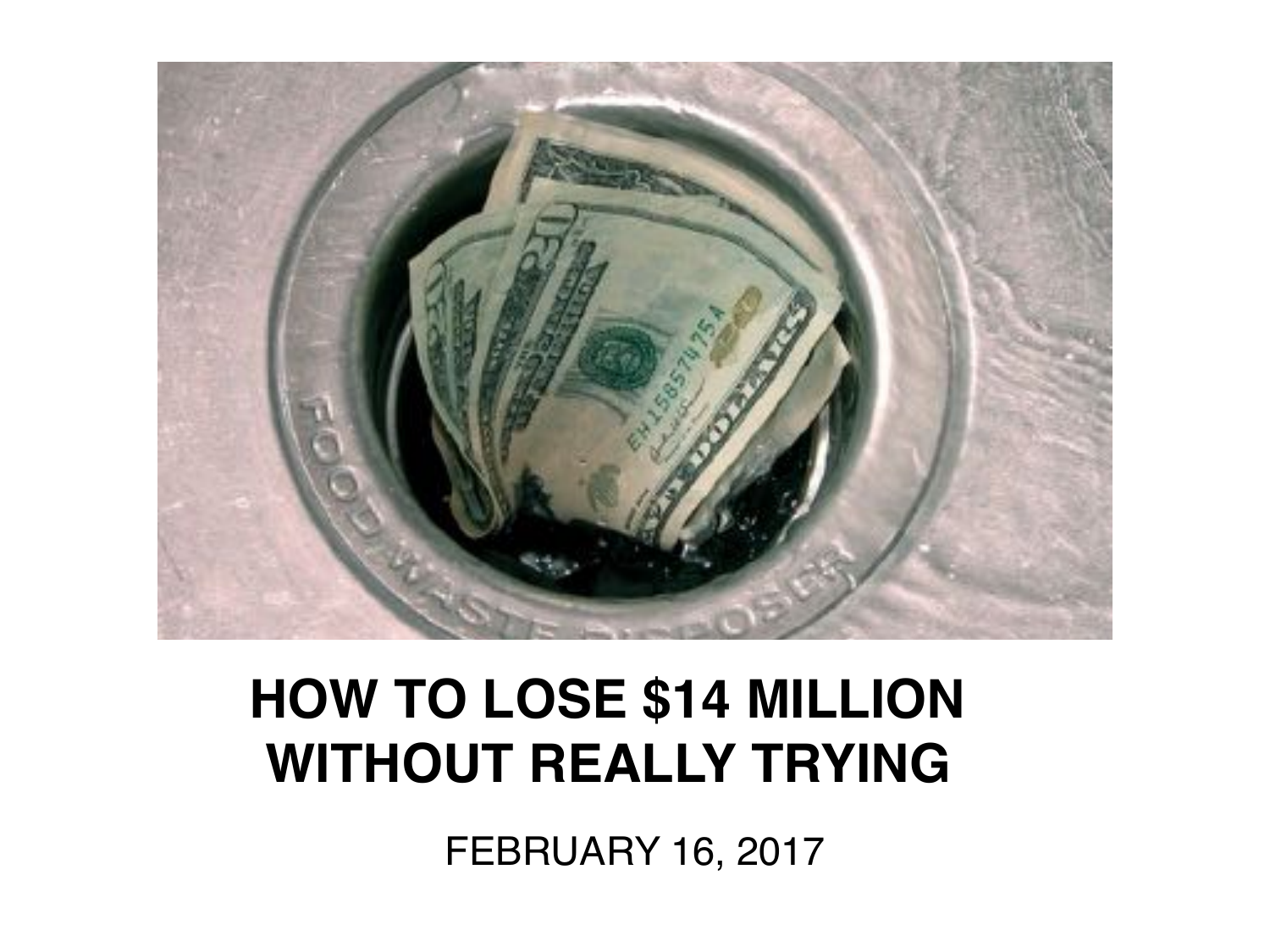## WATCHDOG?





WAKE UP!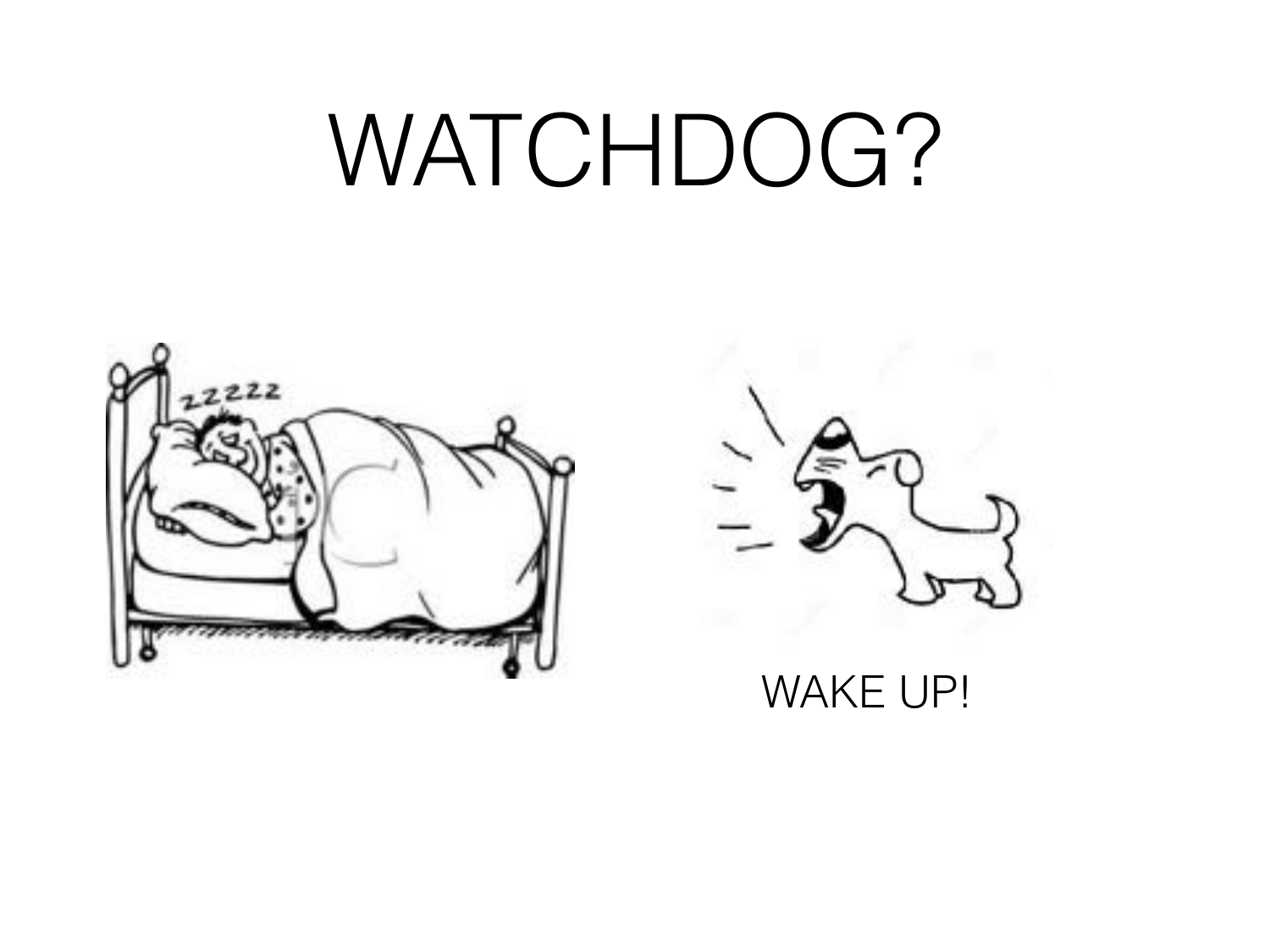## GOALS

- EXPLAIN WHAT WENT WRONG IN CLAREMONT
- IDENTIFY COMMON CHALLENGES
- EXPLORE CONSTRUCTIVE RESPONSES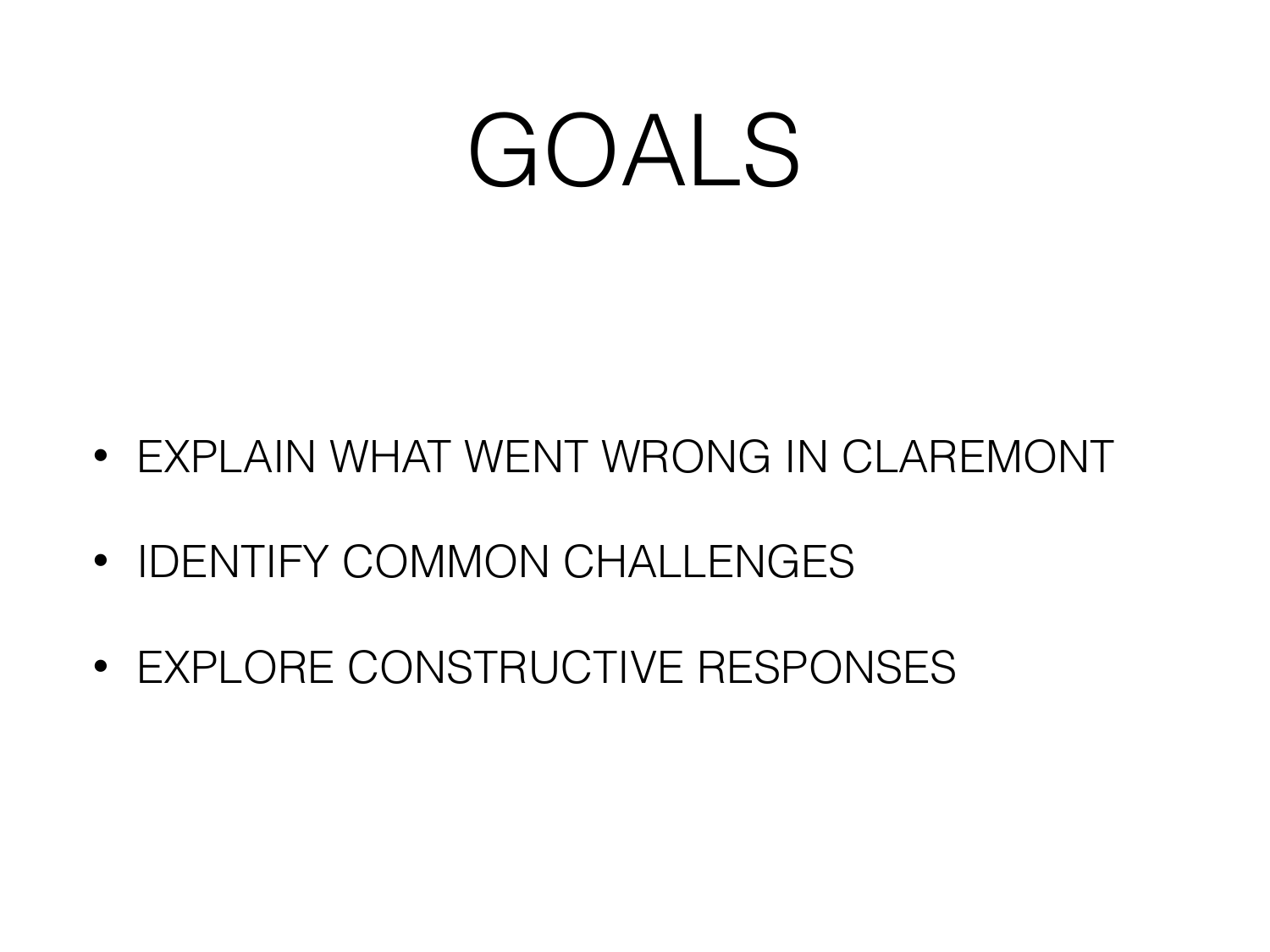## JIM BELNA

- 20-YEAR RESIDENT OF CLAREMONT
- 40 YEARS OF EXPERIENCE IN LAW AND ACCOUNTING
- 30 YEARS AS A DEPUTY DISTRICT ATTORNEY
- SPECIALIZING IN MAJOR FRAUDS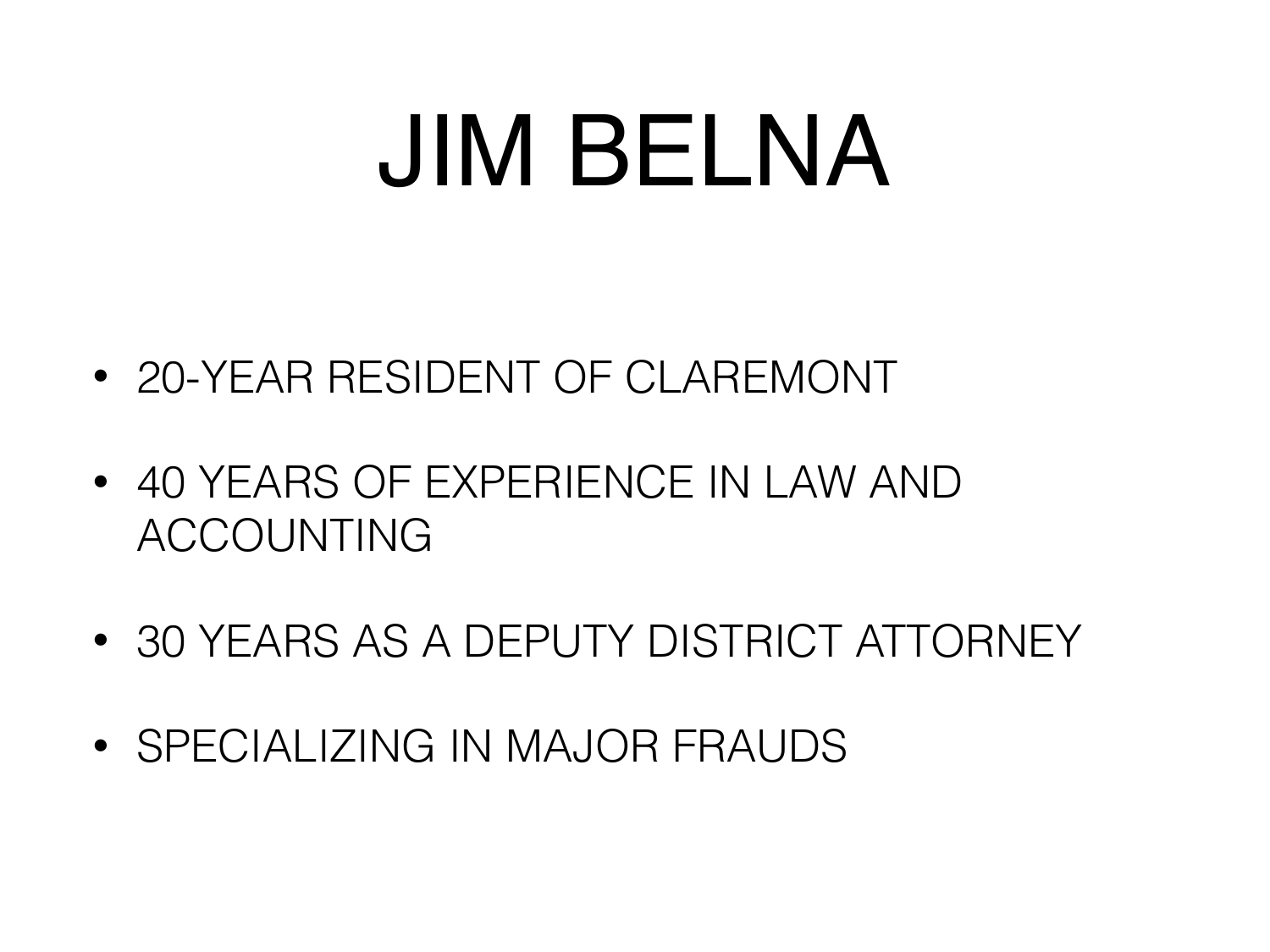## DISCLAIMERS

- I AM SPEAKING ONLY FOR MYSELF
- I AM NOT GIVING YOU LEGAL ADVICE
- I DO NOT PRACTICE CIVIL LAW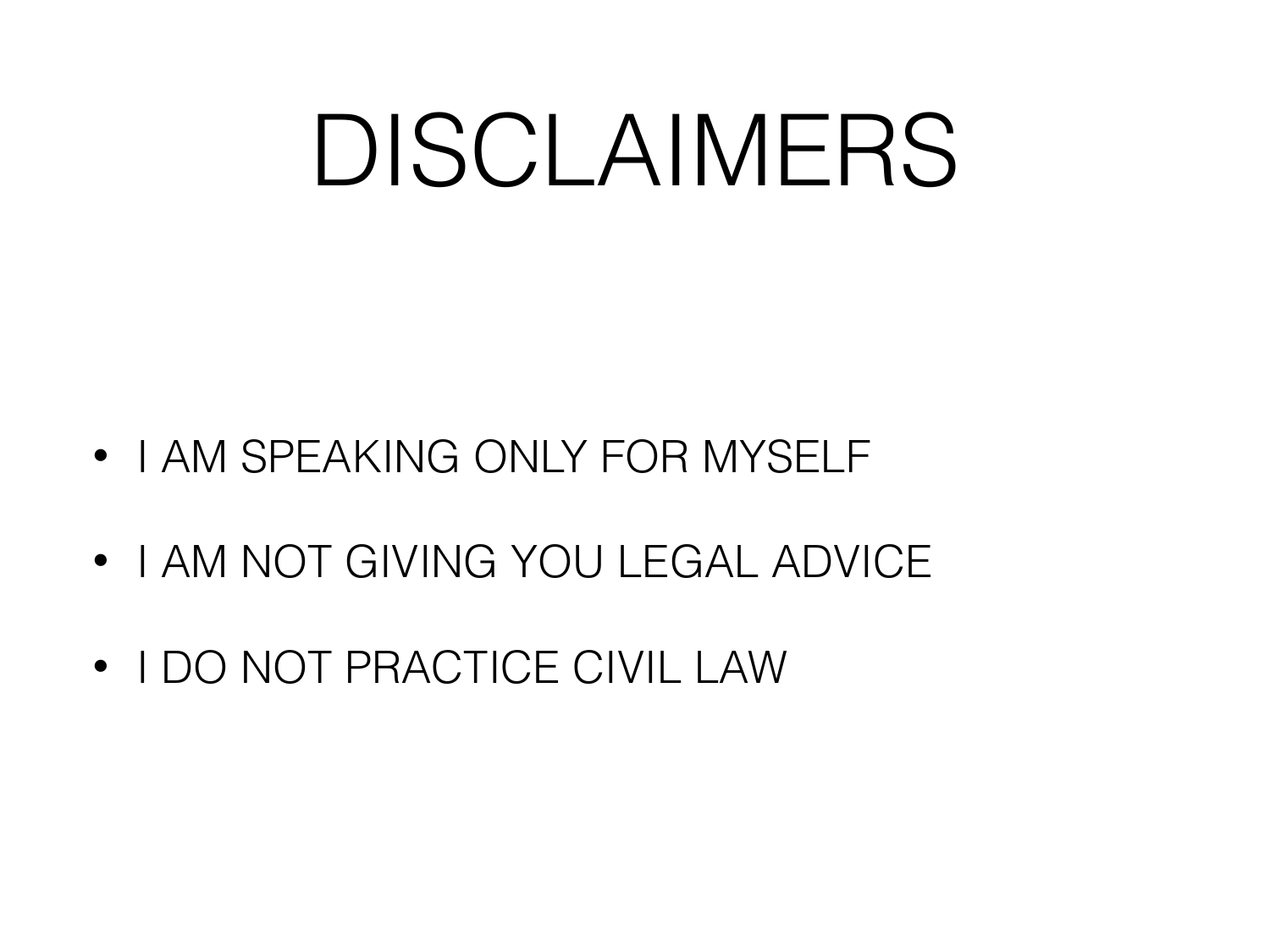## CLAREMONT

- 35,000 RESIDENTS
- 11,000 CONNECTIONS
- SERVED BY GOLDEN STATE WATER SINCE 1927
- "THE CITY OF TREES AND PhD's"

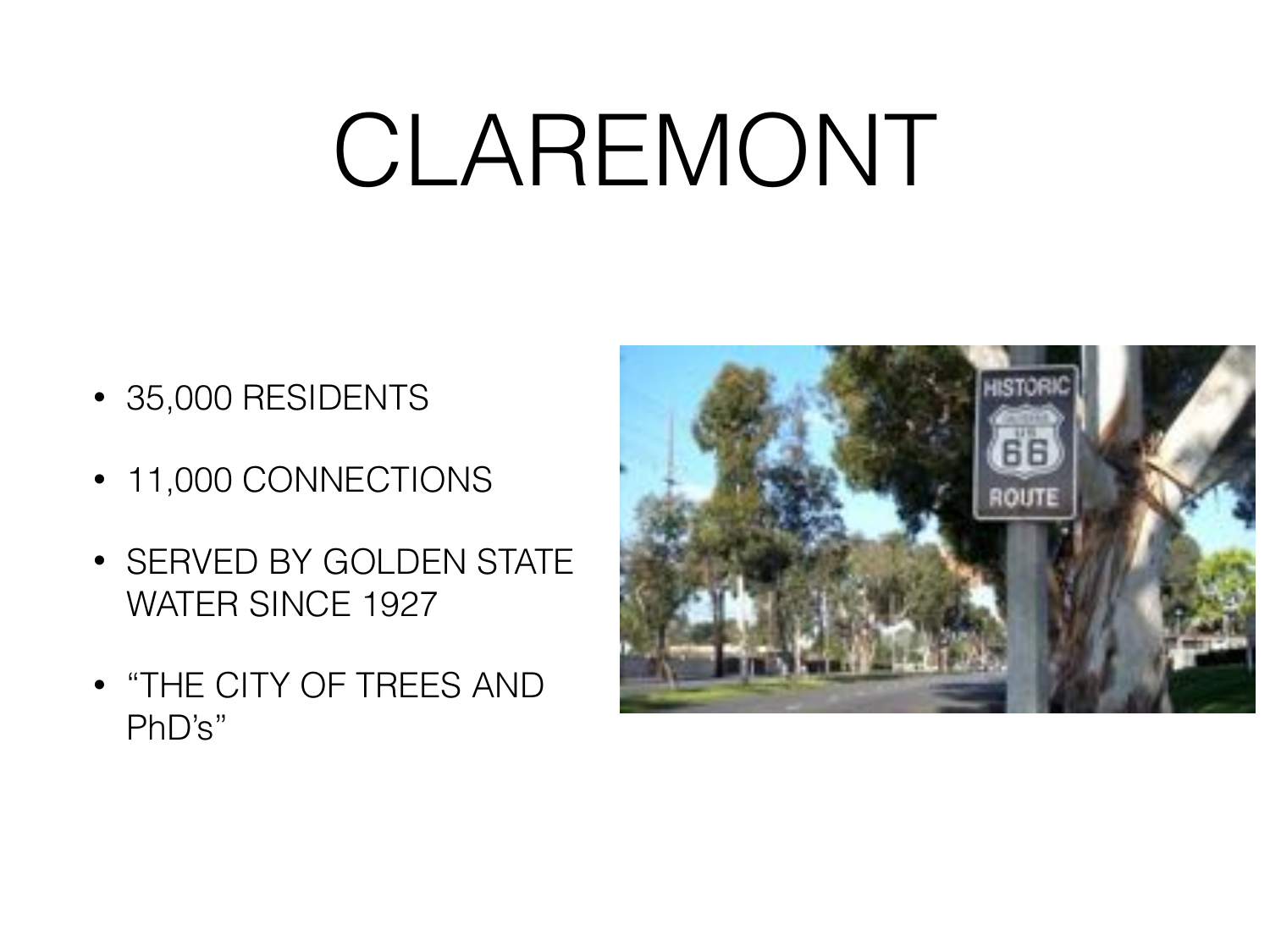### MULTIDIMENSIONAL ISSUE

- FINANCIAL
- LEGAL
- POLITICAL
- OPERATIONAL

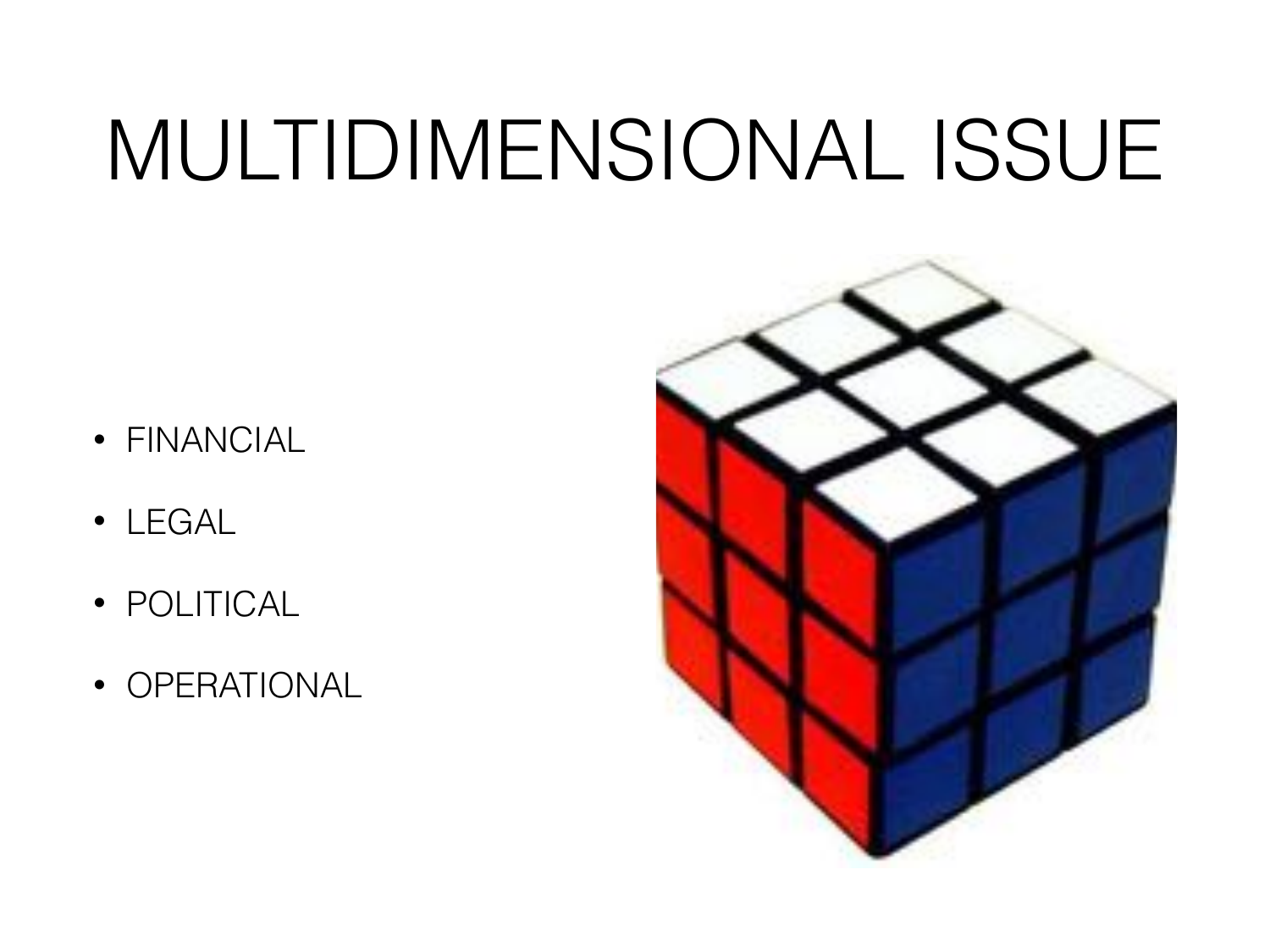### MULTIDIMENSIONAL ISSUE

- FINANCIAL
- LEGAL
- POLITICAL
- OPERATIONAL
- **PSYCHOLOGICAL**

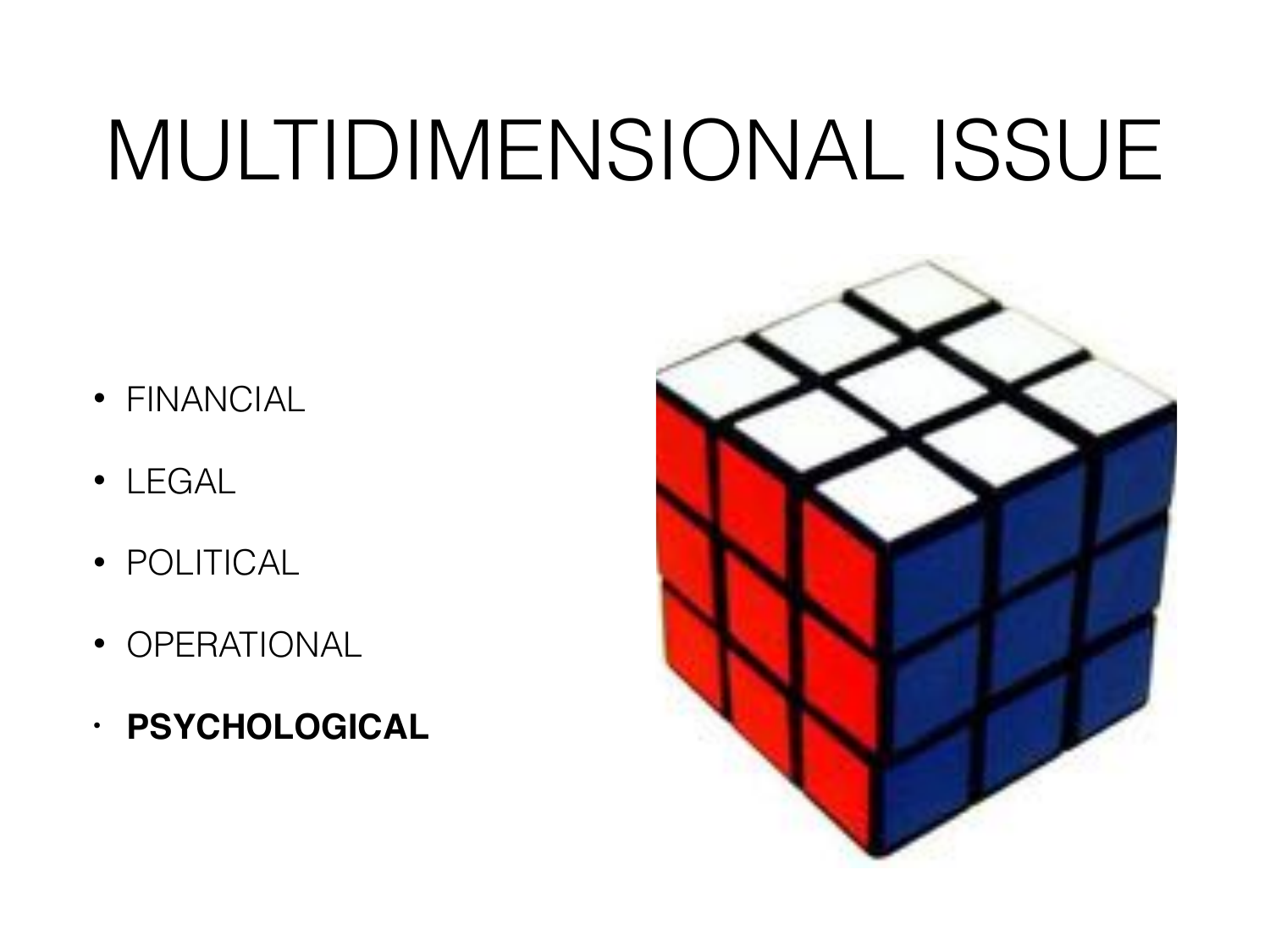### PSYCHOLOGICAL FACTORS

- RATIONALITY
- COMMON GOOD
- HUMILITY
- HONESTY
- INDEPENDENT THINKING
- QUESTION AUTHORITY

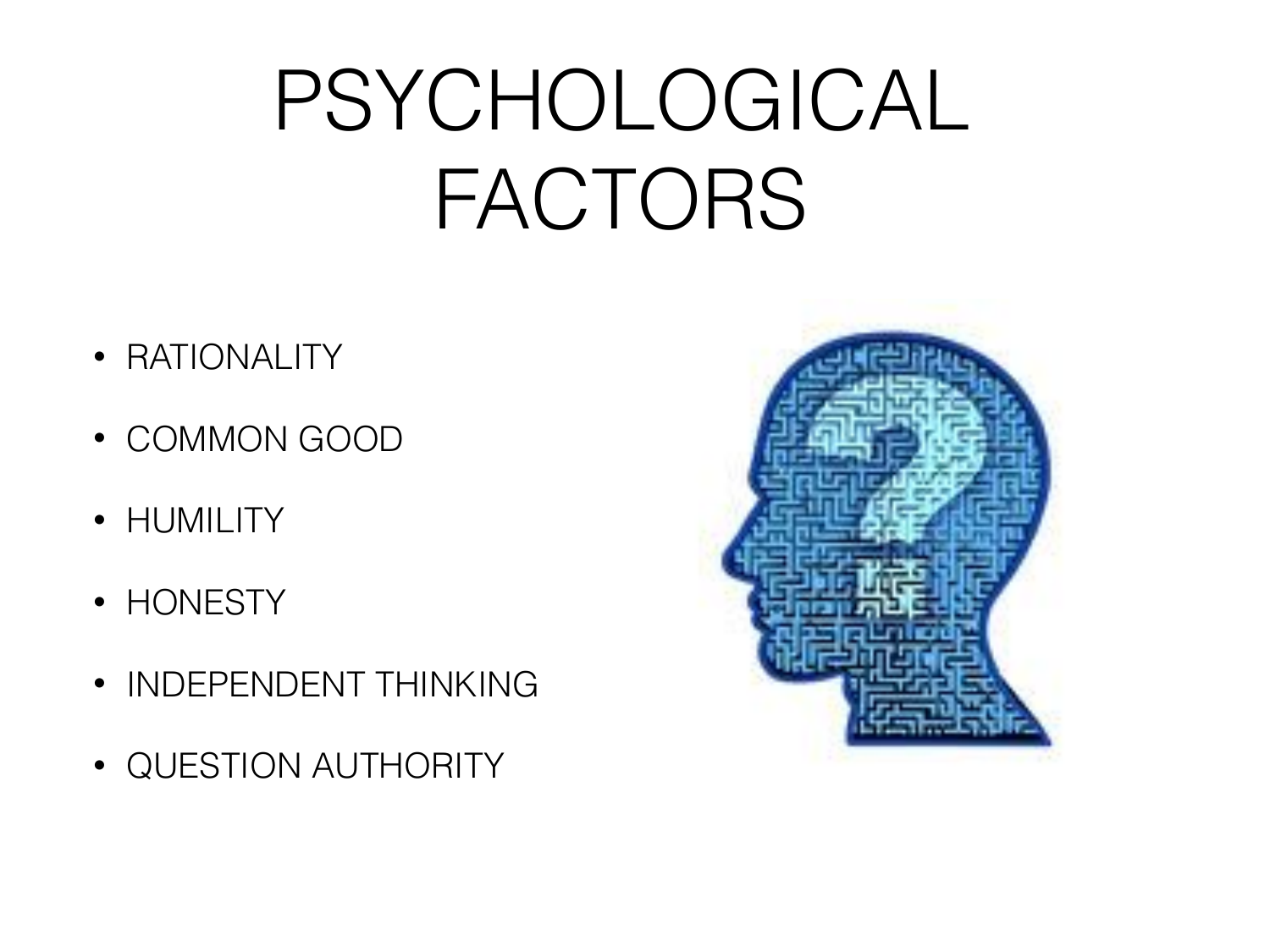### PSYCHOLOGICAL FACTORS

- IRRATIONALITY
- SELF-INTEREST
- ARROGANCE
- PRIDE
- CONFORMITY
- DEFERENCE TO AUTHORITY

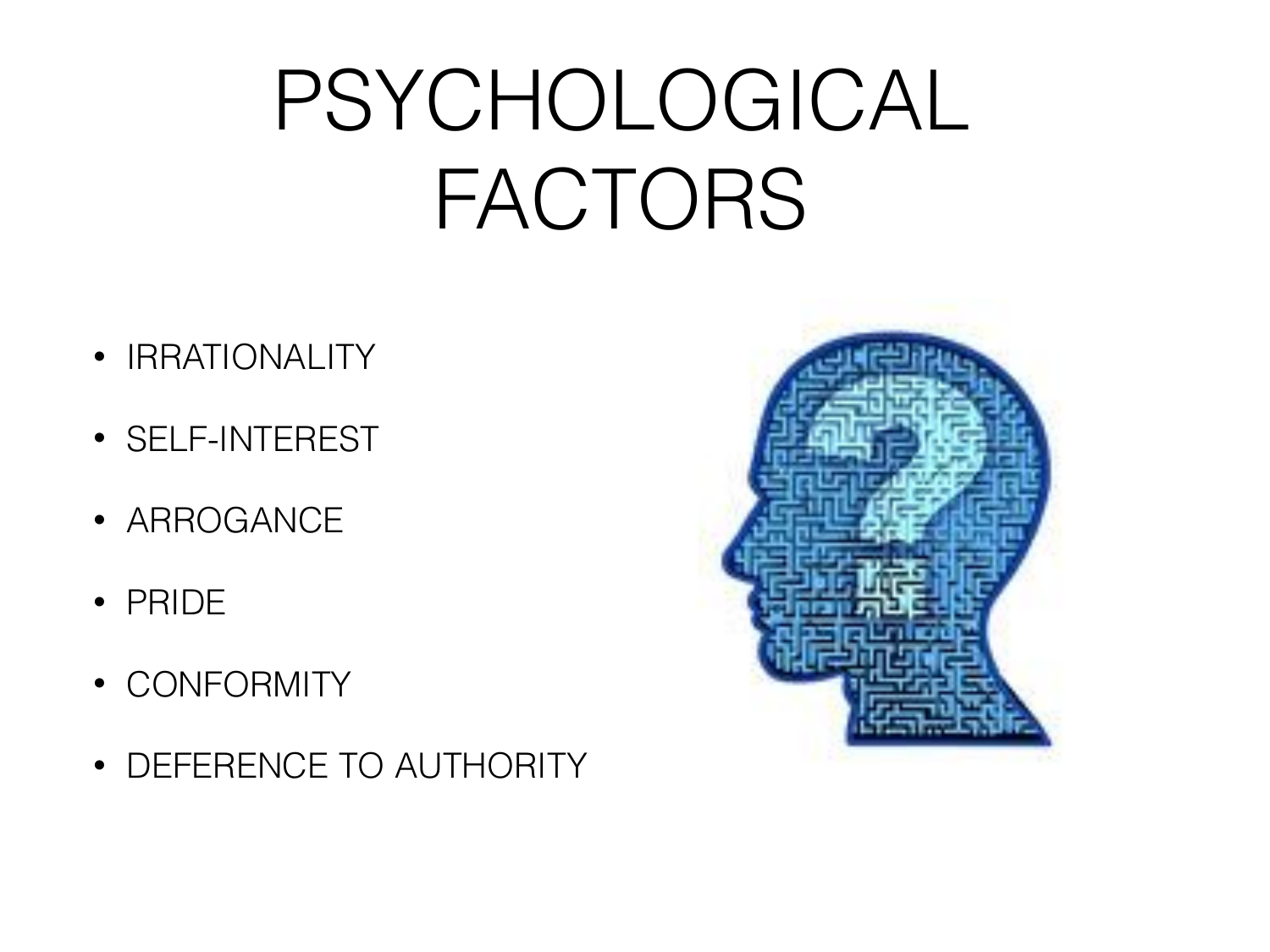# "OUR WATER BILLS ARE TOO HIGH!"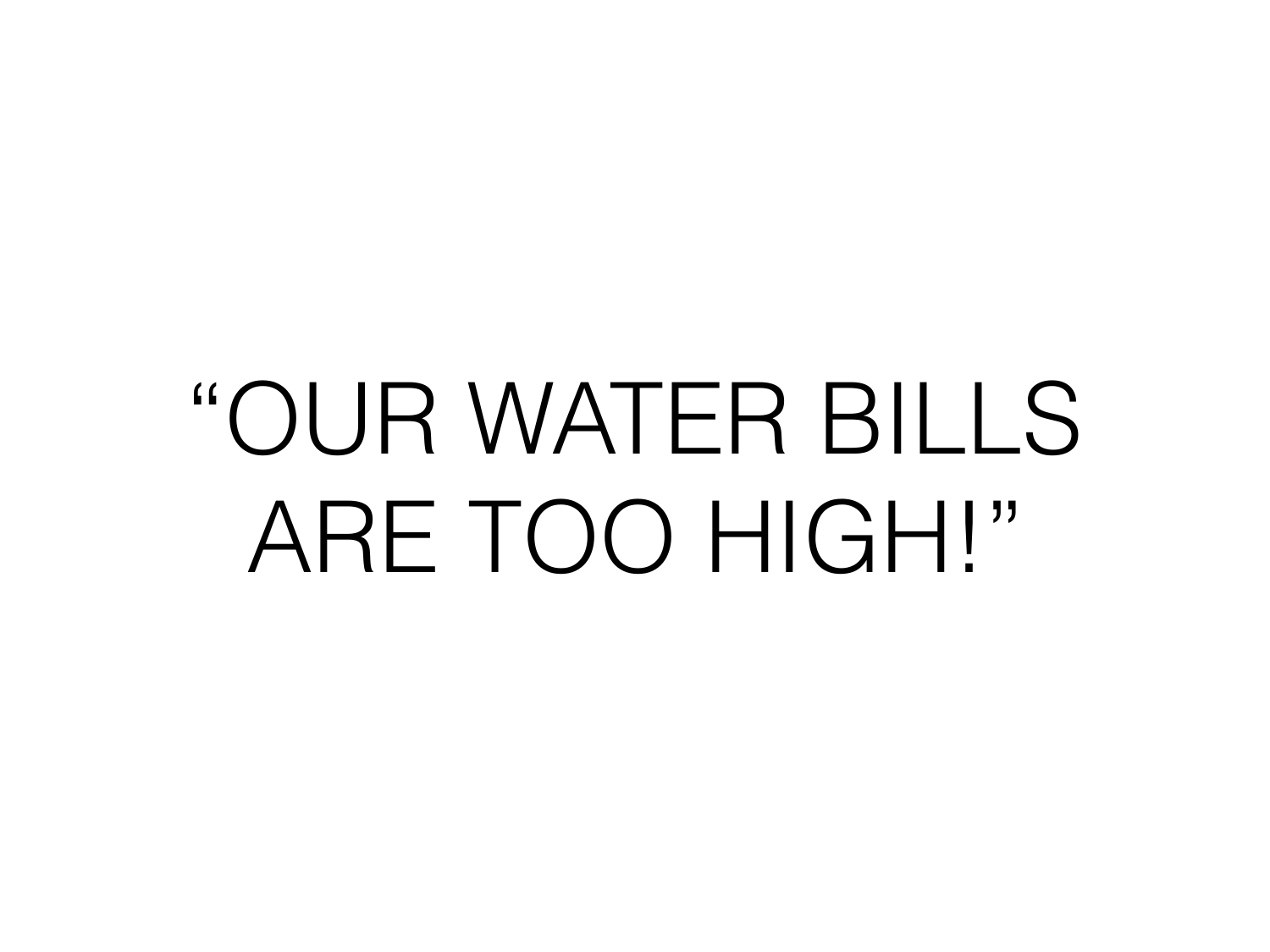### "OUR WATER BILLS ARE TOO HIGH"

- NON-FALSIFIABLE STATEMENT
- WE WANT IT TO BE TRUE
- CALL TO ACTION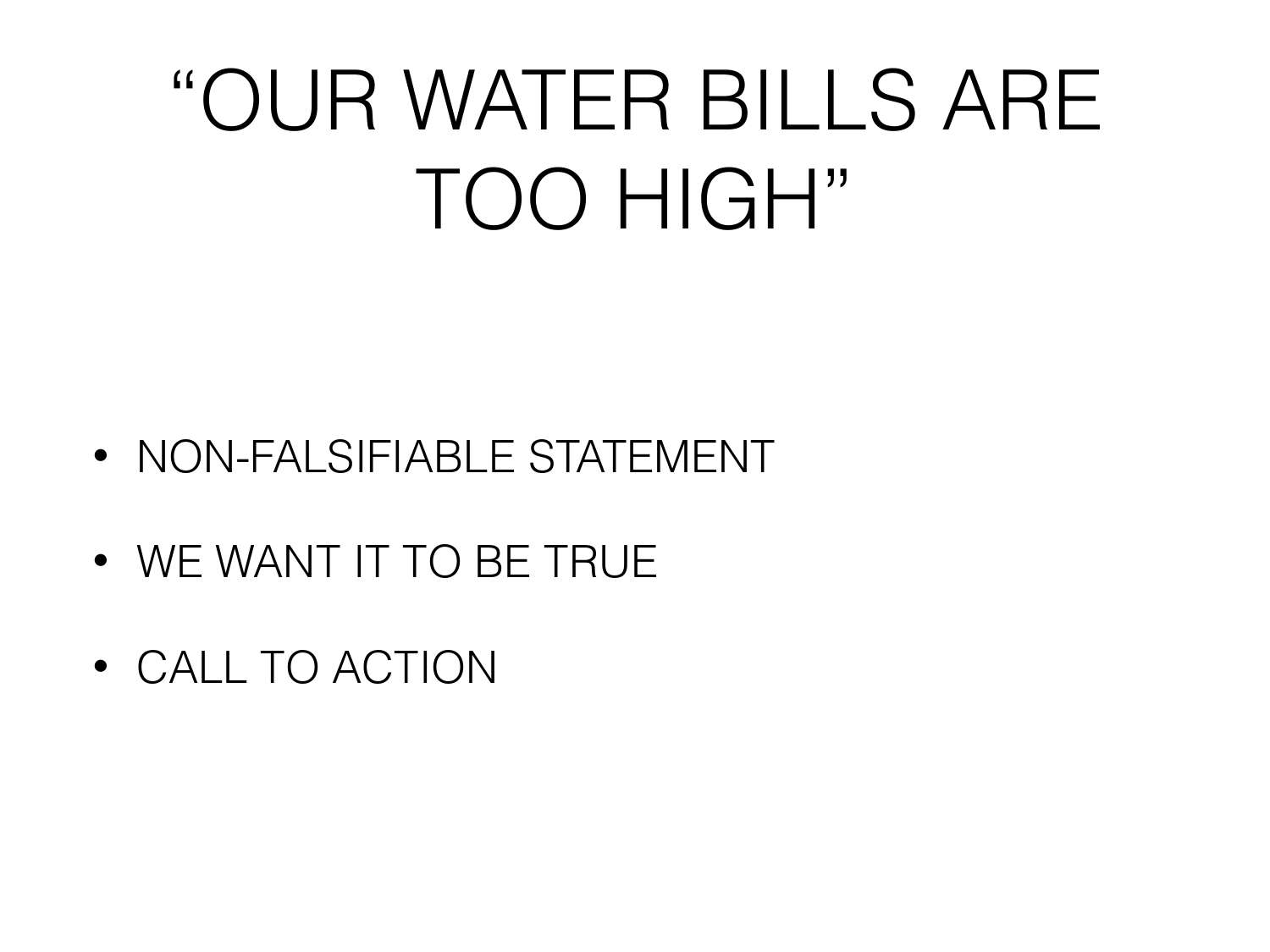### "OUR WATER BILLS ARE TOO HIGH"

- IT'S SOMEBODY ELSE'S FAULT
- WE ARE VICTIMS
- WATER IS A NECESSITY
- MONOPOLY CONTROL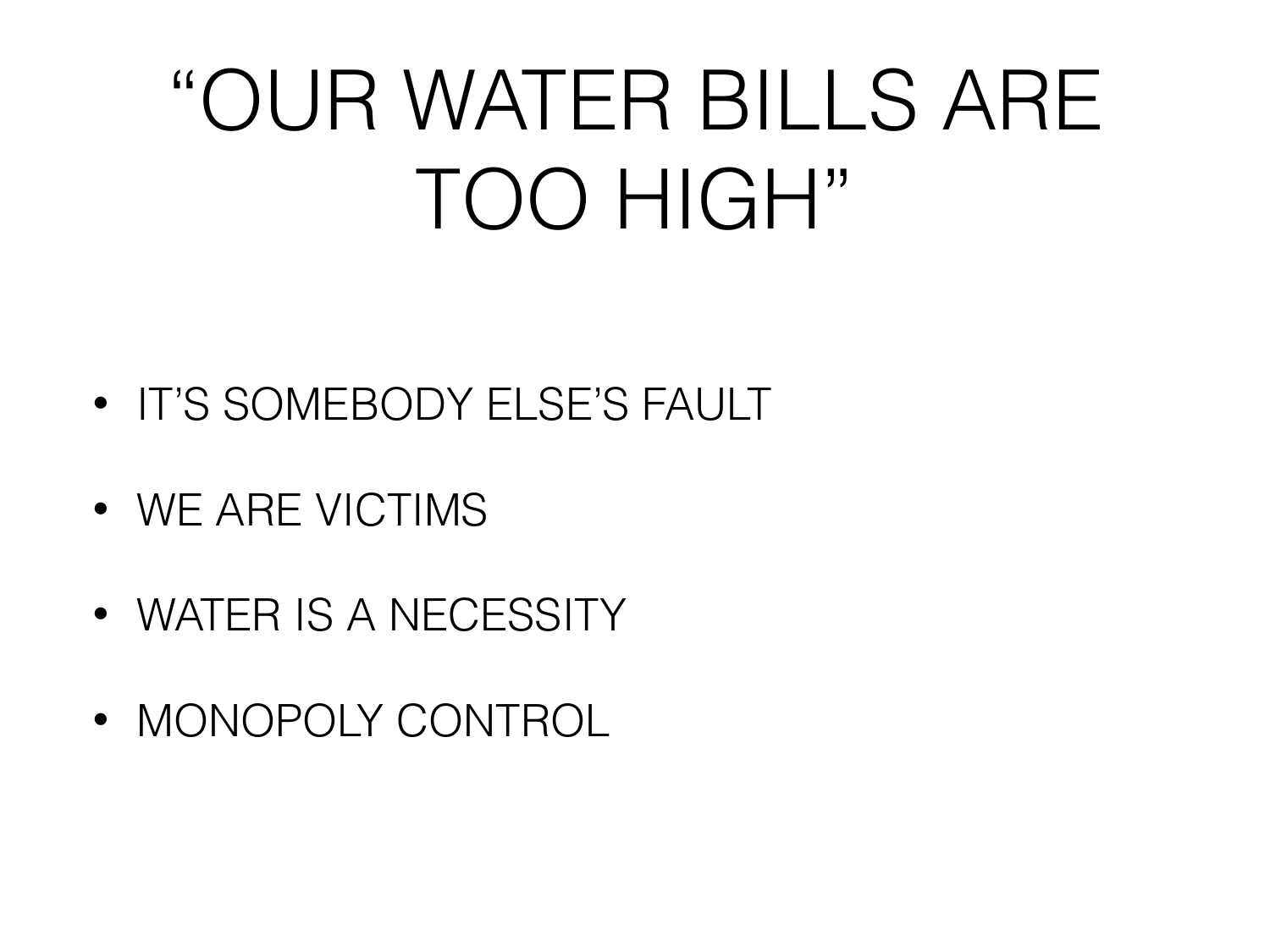#### "THE GOVERNMENT MUST STOP THIS EVIL AND GREEDY CORPORATION FROM EXPLOITING ITS MONOPOLISTIC CONTROL OF OUR WATER SUPPLY!"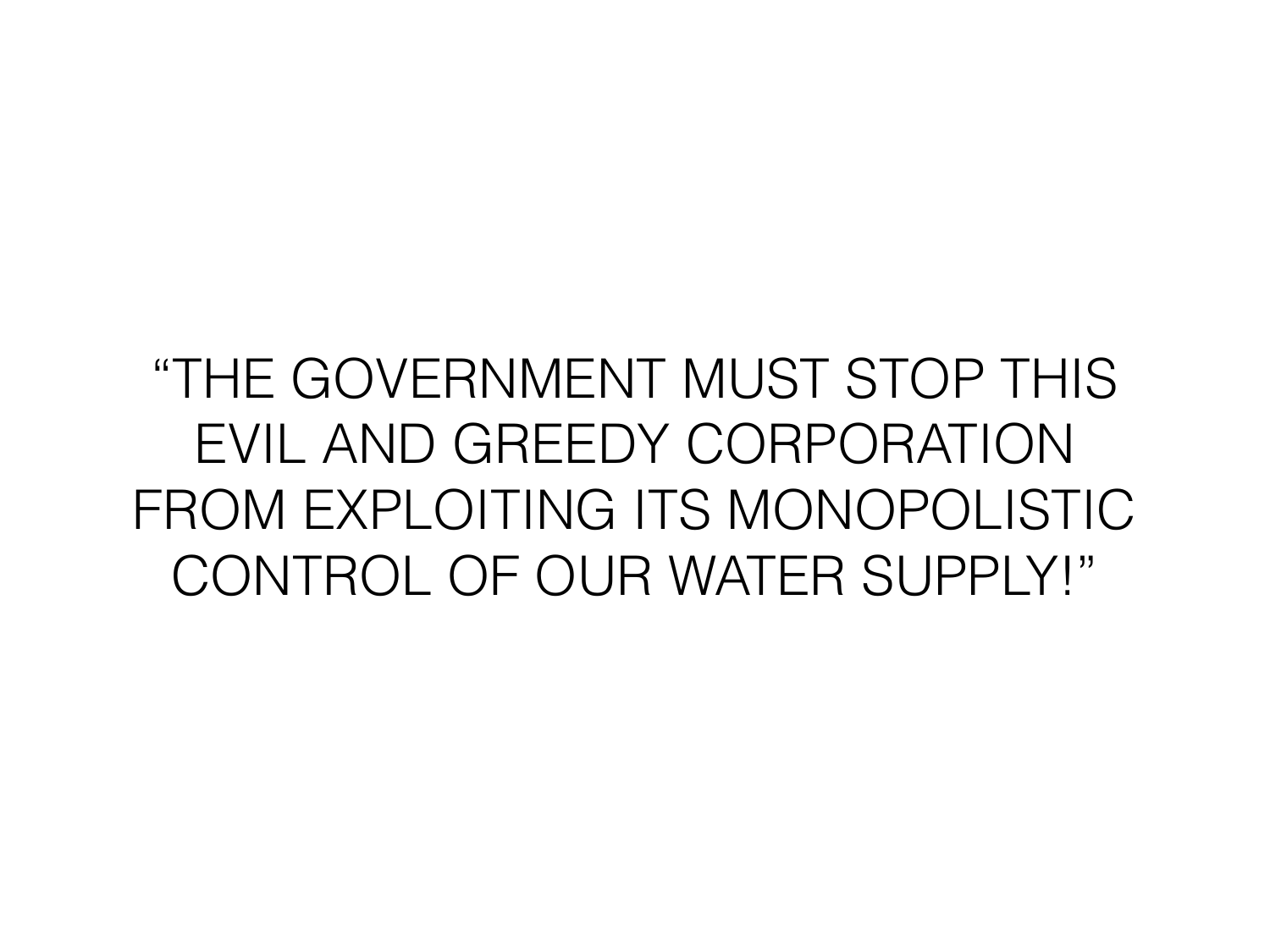"THE GOVERNMENT MUST STOP THIS EVIL AND GREEDY CORPORATION FROM EXPLOITING ITS MONOPOLISTIC CONTROL OF OUR WATER SUPPLY!"

- INACTION IS NOT AN OPTION
- THERE MUST BE A SOLUTION TO THIS PROBLEM
- PASSION = RESULTS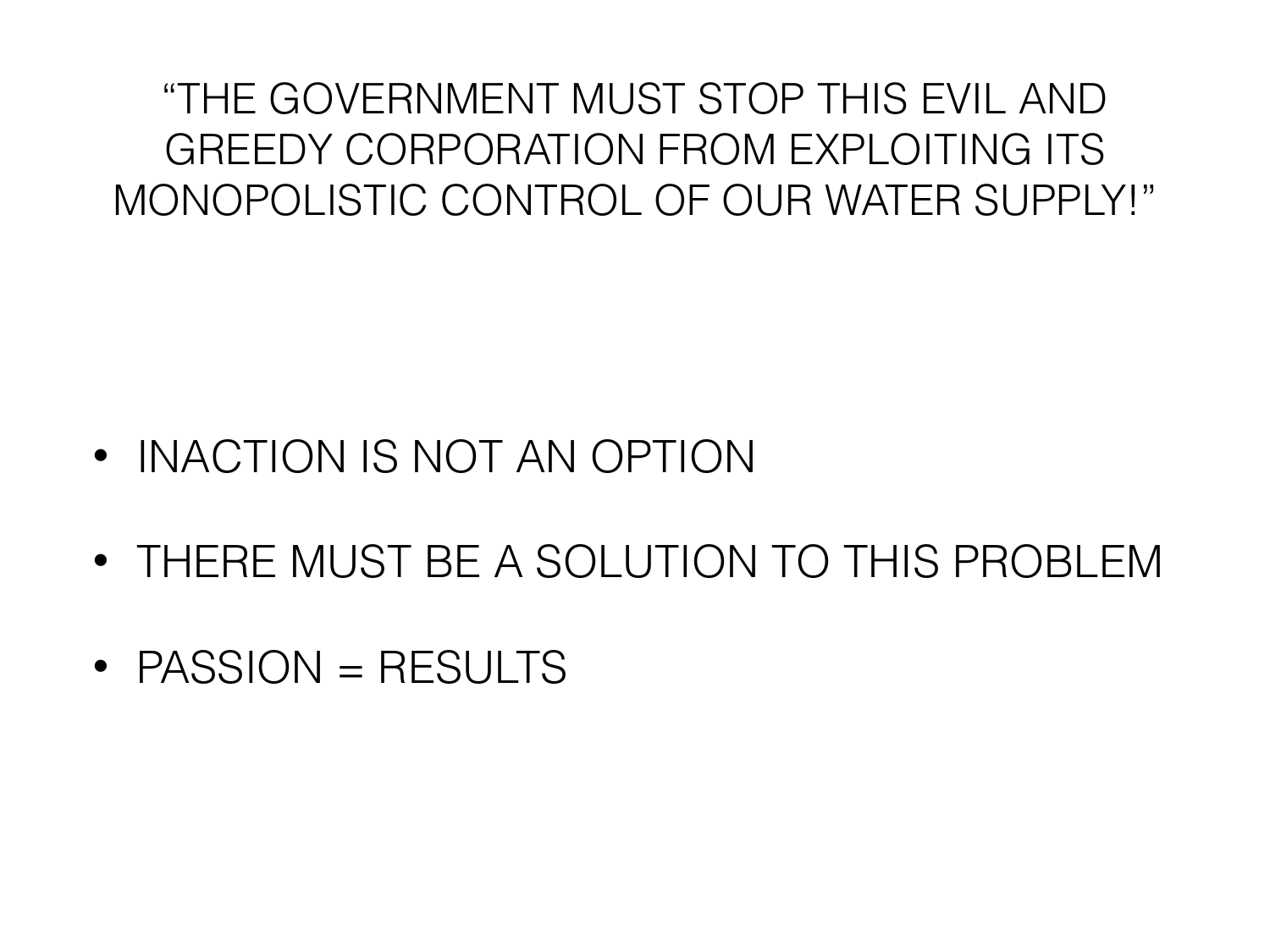# CPUC RATE-SETTING

- FORMAL
- RULES-BASED
- EVIDENCE-BASED
- TECHNICAL
- NON-POLITICAL

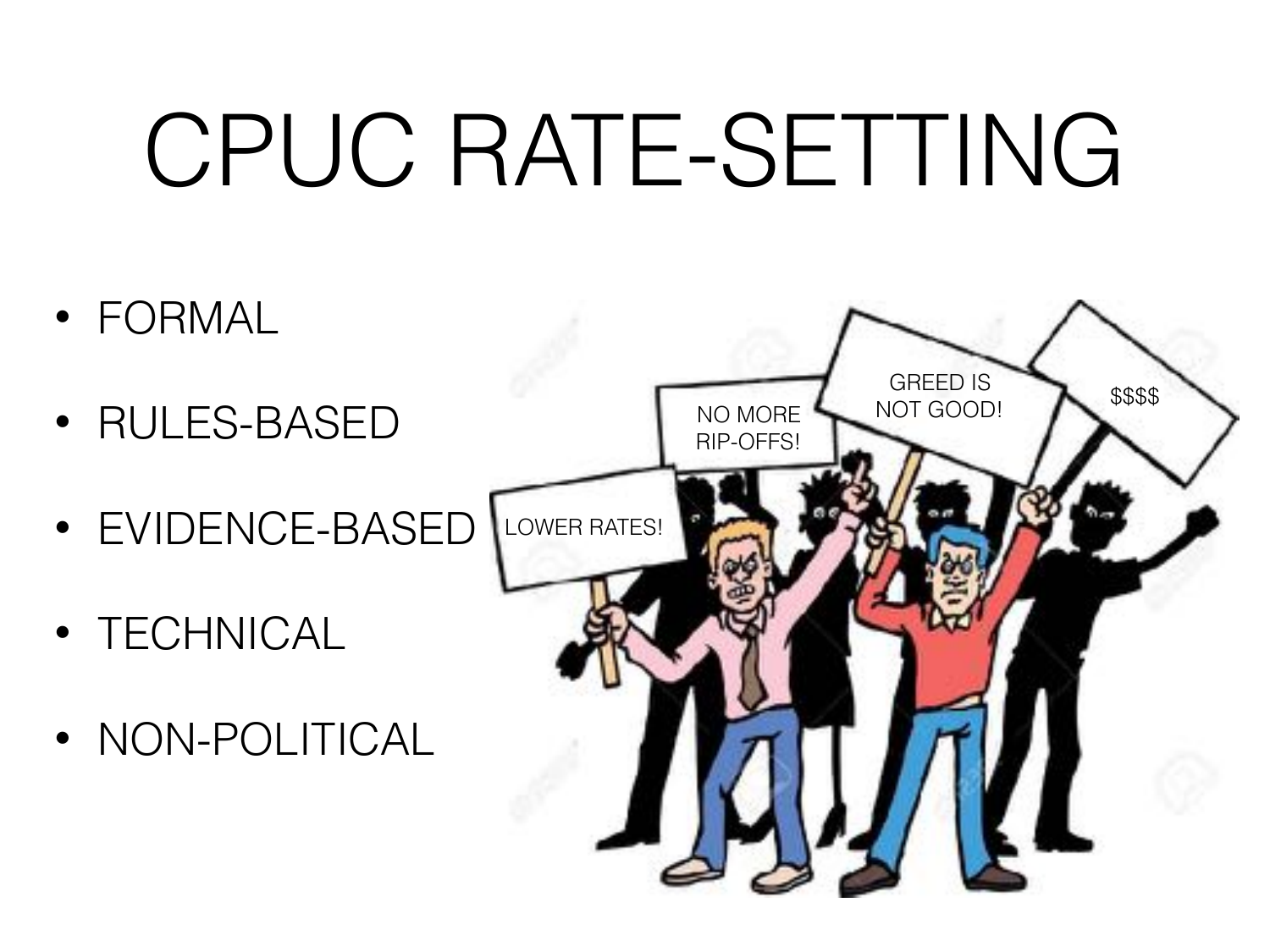### TAKING OVER THE SYSTEM

- MOST CITIES HAVE MUNICIPAL WATER
- THE CITY NEXT DOOR HAS LOWER RATES
- WHY PAY FOR PROFITS TO SHAREHOLDERS?
- WHY PAY FOR INCOME TAXES?
- WE NEED TO SET OUR OWN RATES
- LOCAL CONTROL IS BETTER FOR CONSERVATION, PLANNING, RESPONSIVENESS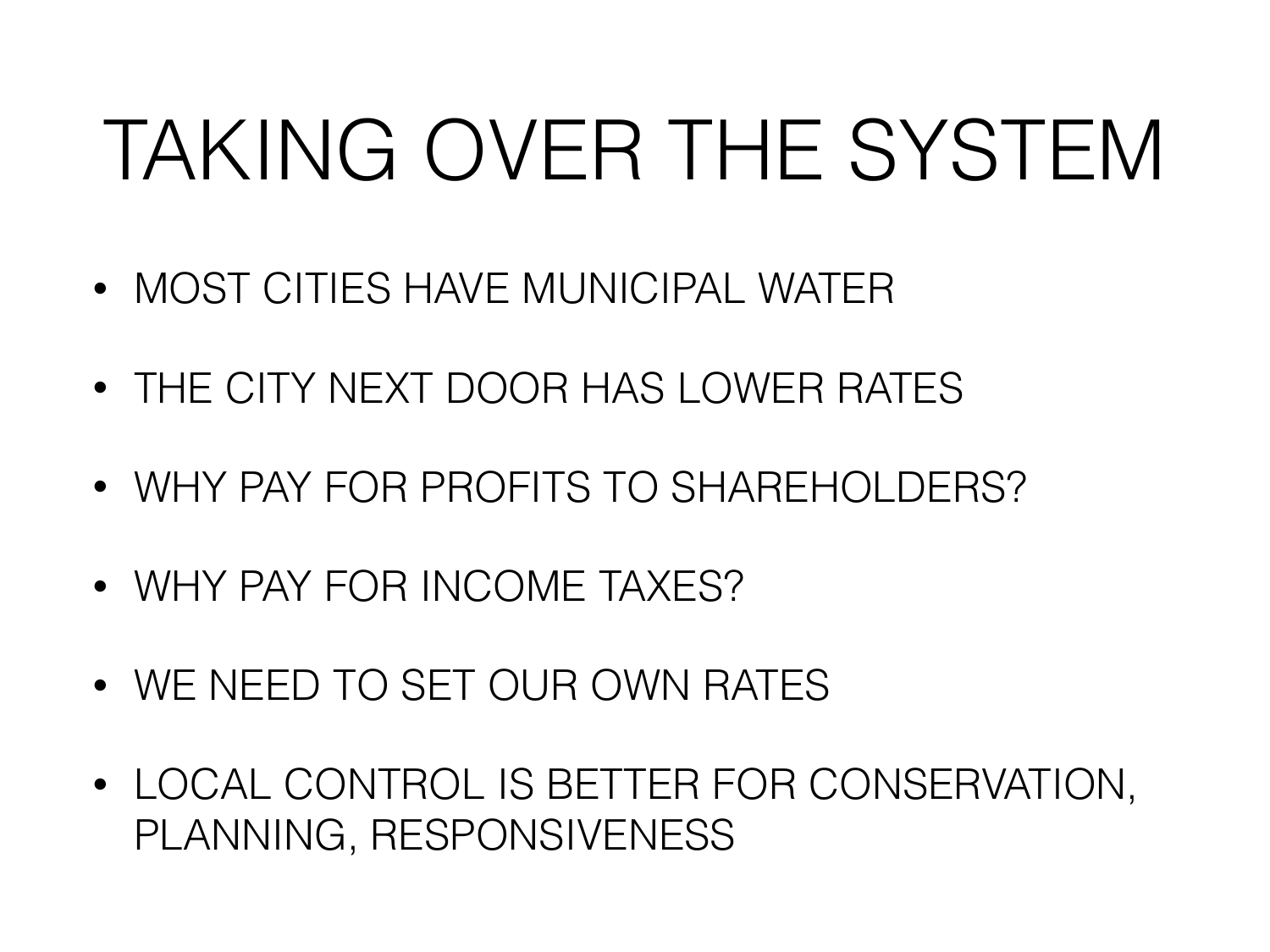**"For every complex problem there is an answer that is clear, simple, and wrong."** 

**H. L. Mencken**

- GARDENA (1993): LIABILITY INSURANCE, \$26M
- HERCULES (2003):ELECTRIC POWER, \$9M
- MONTICELLO, MN (2009): BROADBAND, \$26M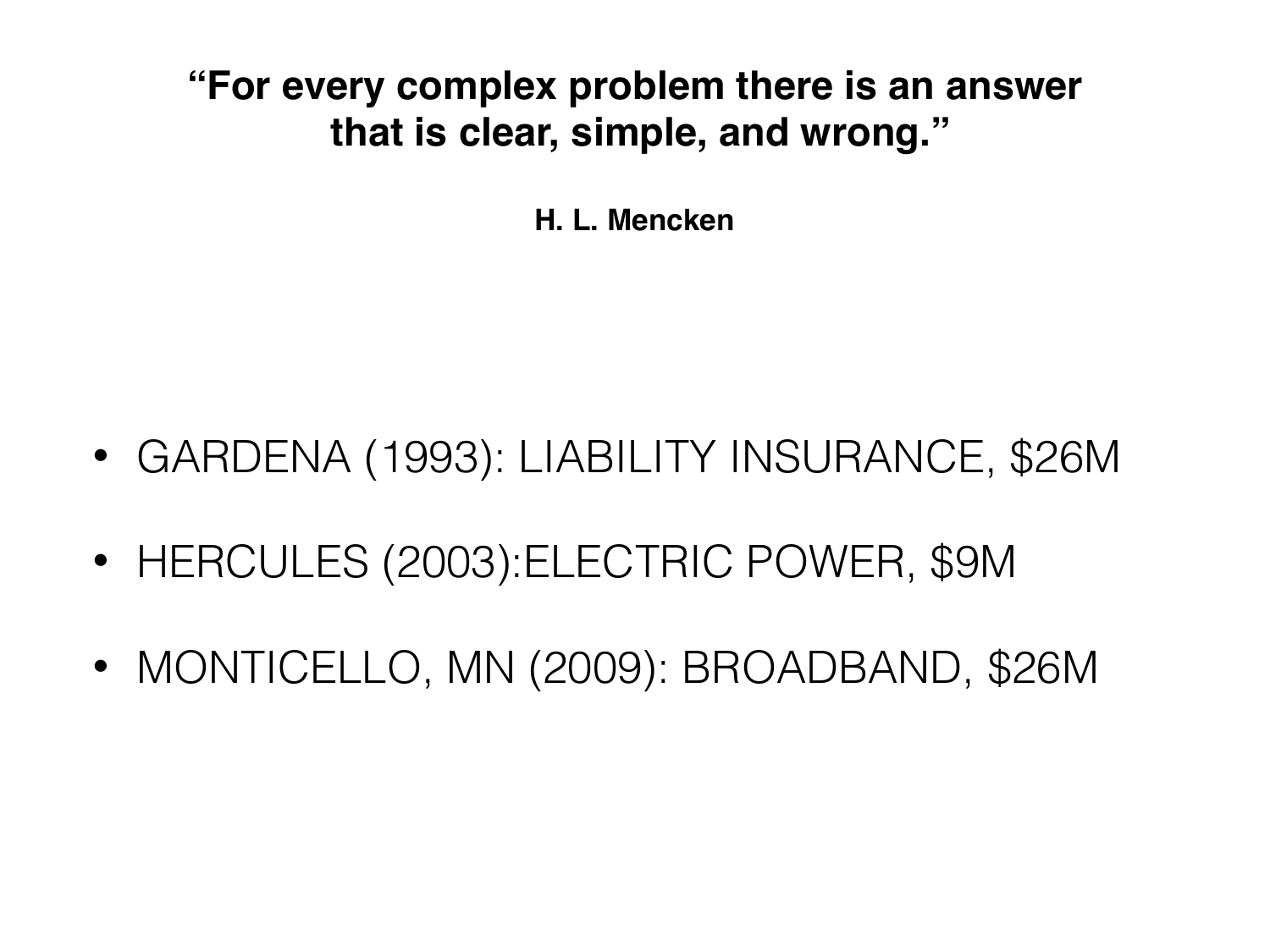# SELLING THE DREAM

- GRASS ROOTS ACTIVISM
- APPRAISAL
- FEASIBILITY STUDY
- TOWN HALL MEETING
- ELECTION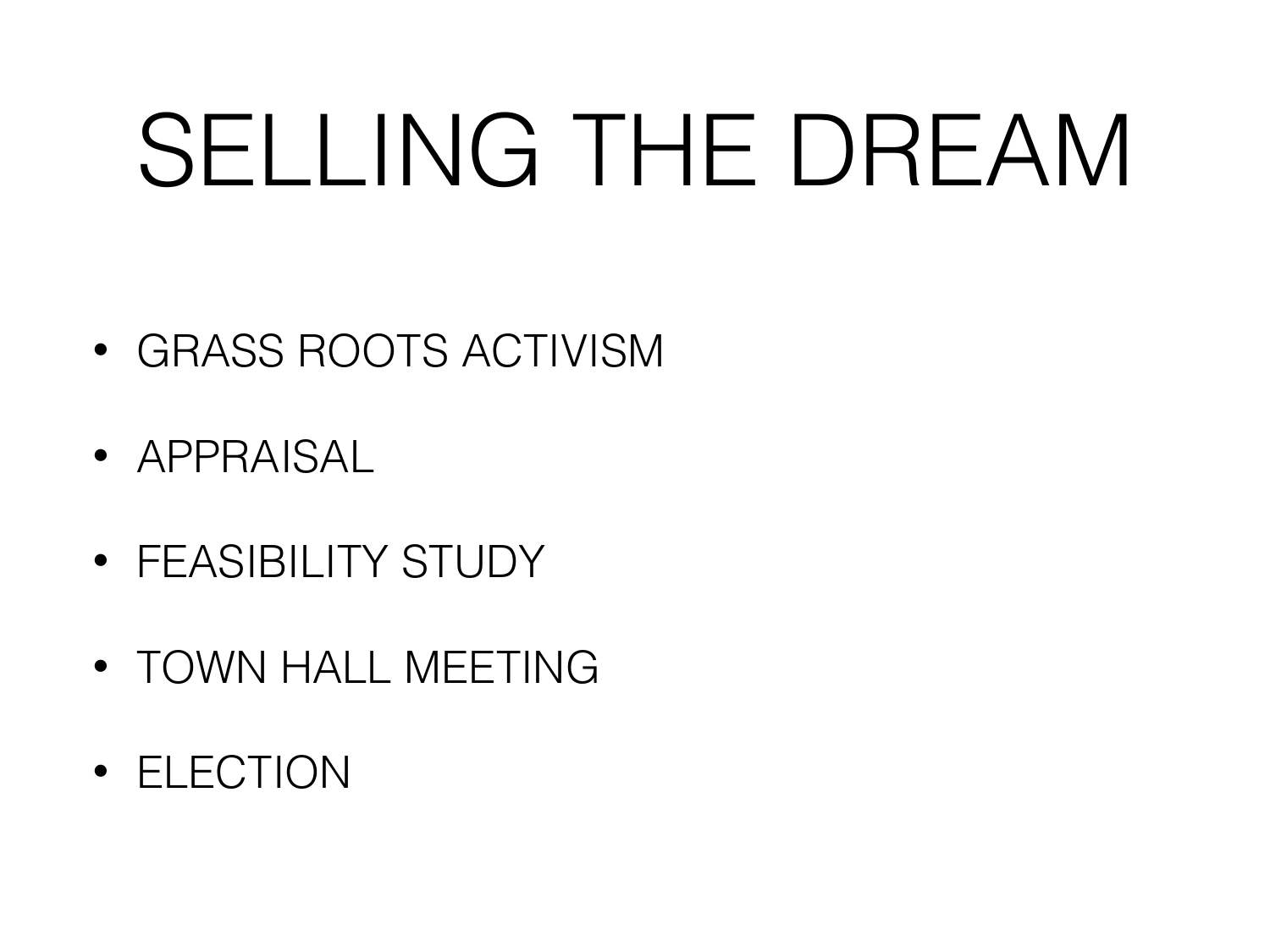## GRASS ROOTS

- CLAREMONT OUTRAGE
- CLAREMONT FLOW
- LOCAL NEWSPAPERS
- ENDORSEMENTS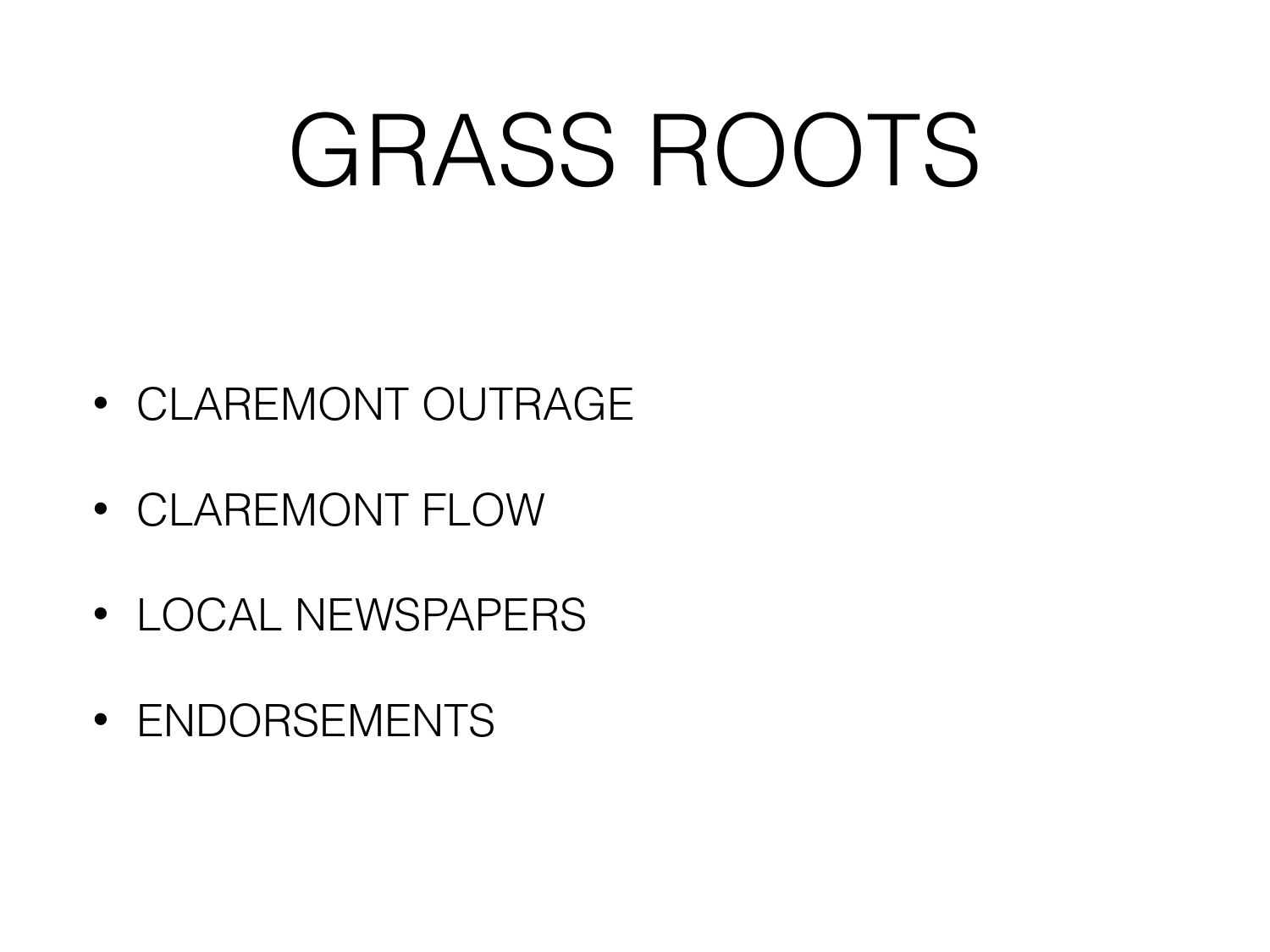## APPRAISAL

- LEGALLY REQUIRED
- NO STANDARDS
- NO EXPERIENCE
- NON-BINDING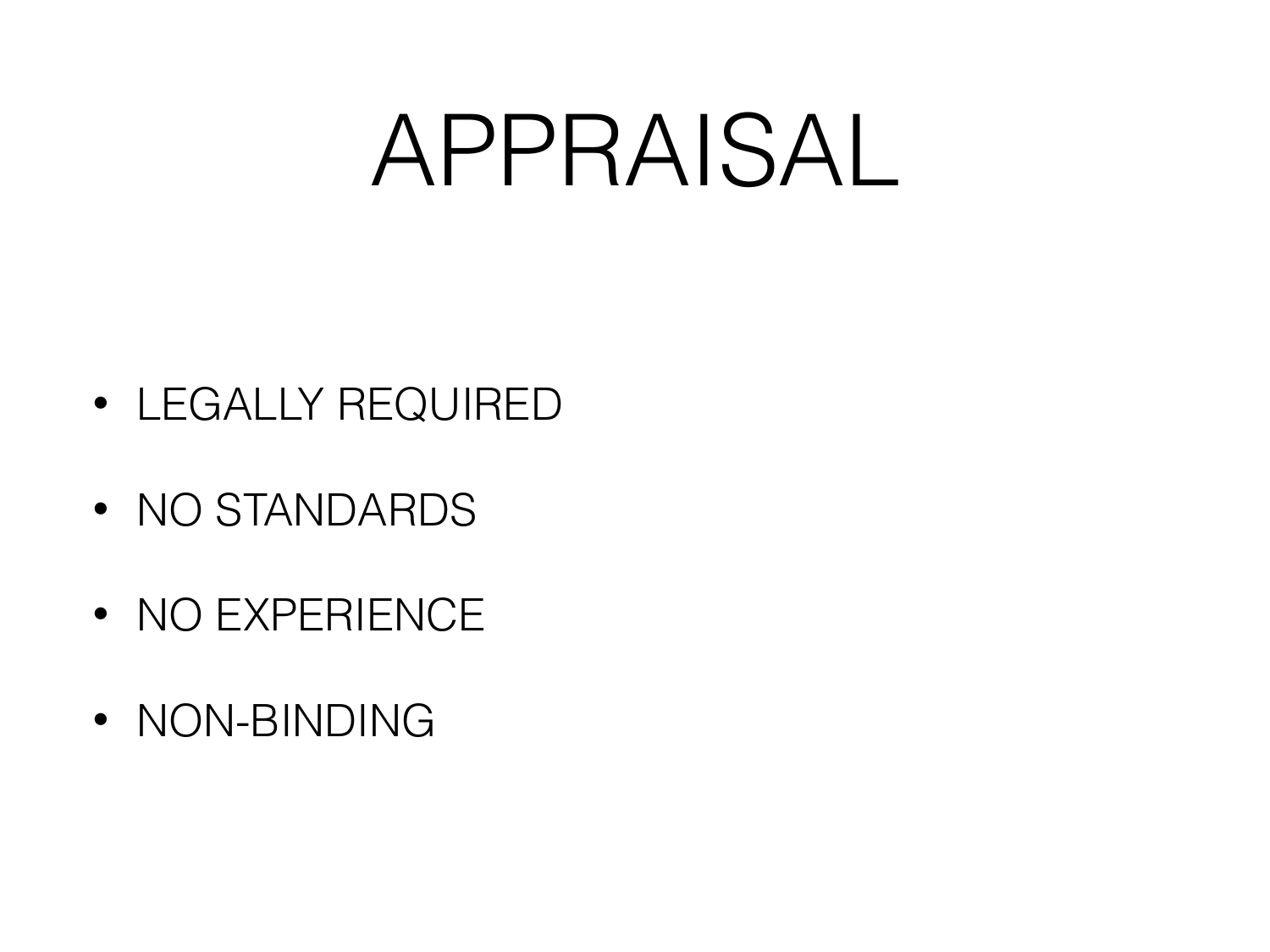## APPRAISAL

- RARE TO HAVE CONTESTED VALUATION
- JURY DECIDES THE VALUE
- CAN PICK ANY NUMBER THEY WANT
- USUALLY SPLIT THE DIFFERENCE
- FAVORS THE PROPERTY OWNER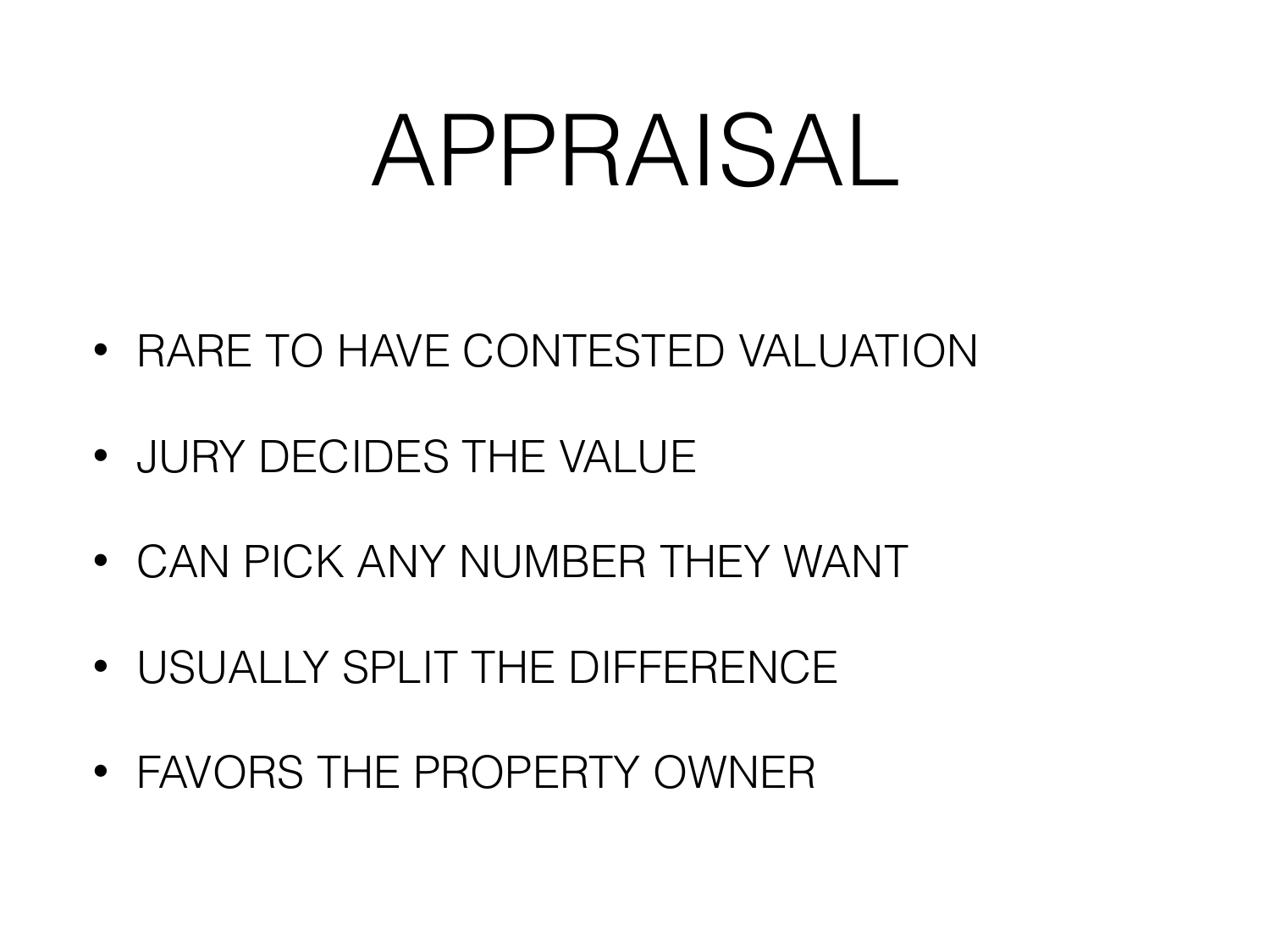## APPRAISAL

- BIG BEAR LAKE (1986): WATER, \$10.4M VS \$22M
- FELTON (2008): WATER, \$5.3M VS \$13.4M
- MONTARA (2003): WATER, \$5M vs \$11M
- CLAREMONT: \$55M VS \$200M APPRAISAL
- PREDICTED MINIMUM VALUATION OF \$127M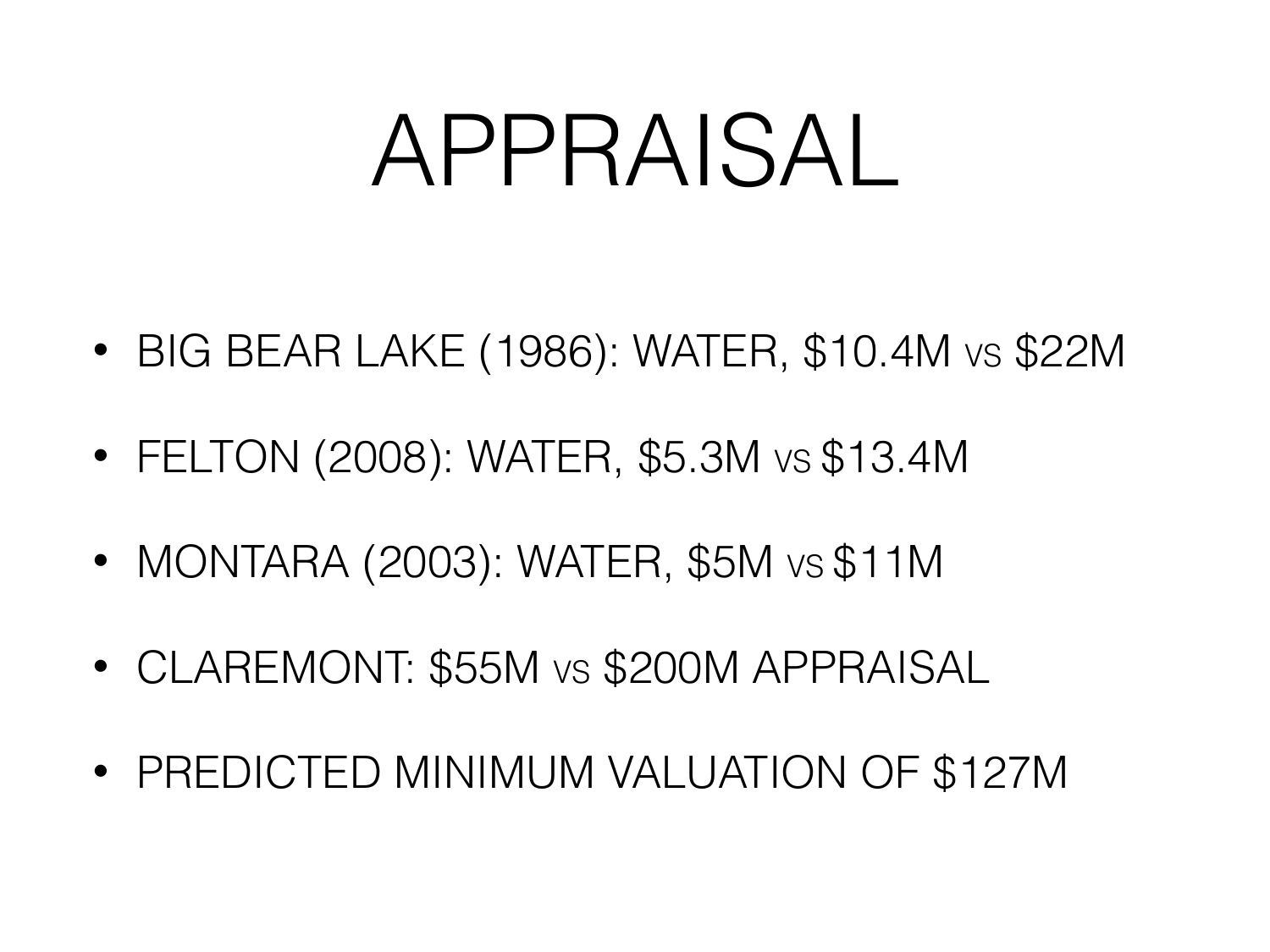## FEASIBILITY STUDY

- ASSUMPTIONS ARE EVERYTHING
- APPLES AND ORANGES
- NO SUCH THING AS A SMALL ERROR
- NO ONE IS ACCOUNTABLE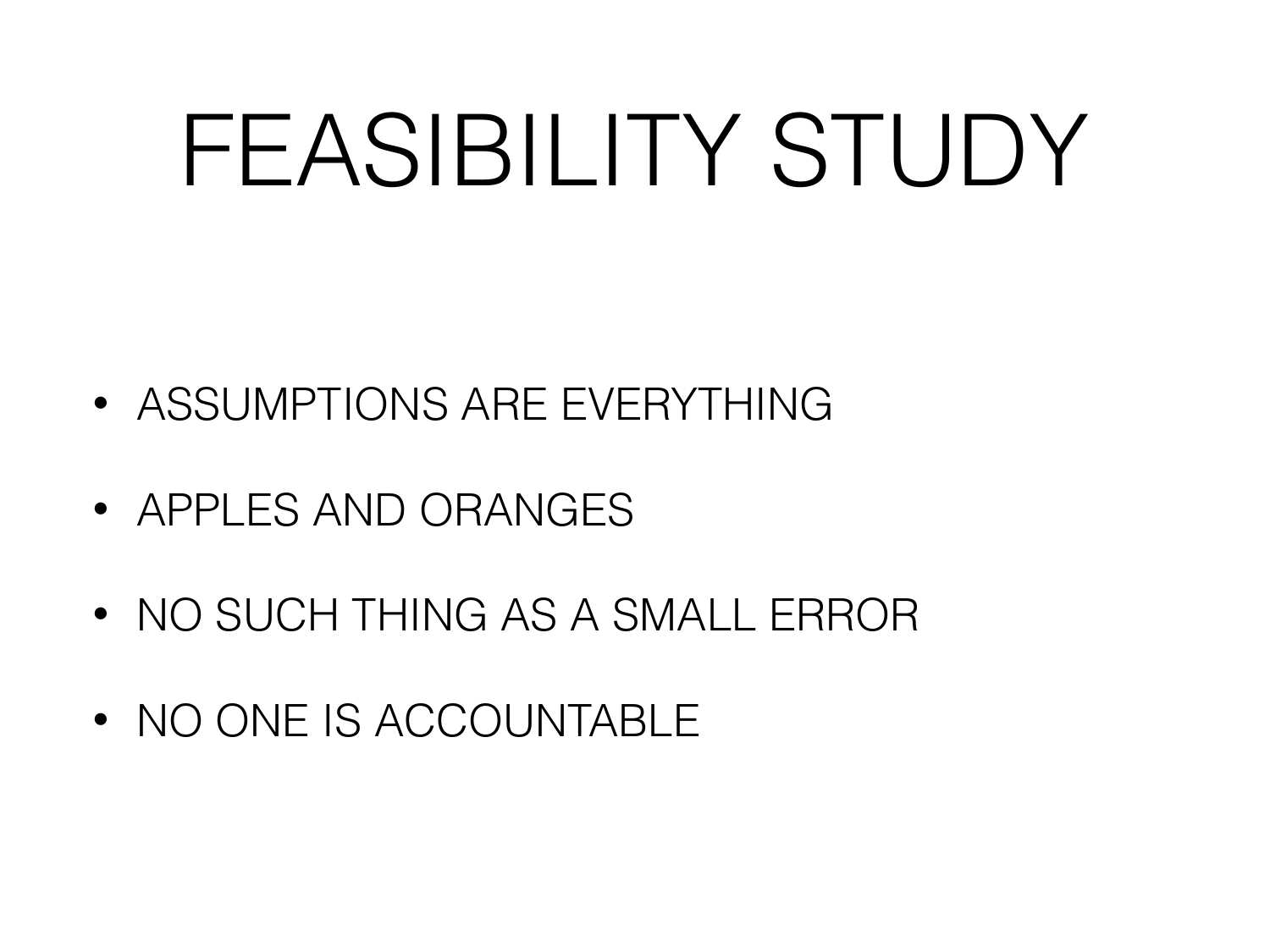# FEASIBILITY STUDY

- CITY REFUSED TO PUBLICLY DISCLOSE STUDY
- "STUDY" WAS JUST A BIG SPREADSHEET
- ASSUMPTIONS WERE FAILSE
- \$100M+ ERRORS
- AT TRIAL: "WE NEVER CLAIMED WE WOULD LOWER RATES"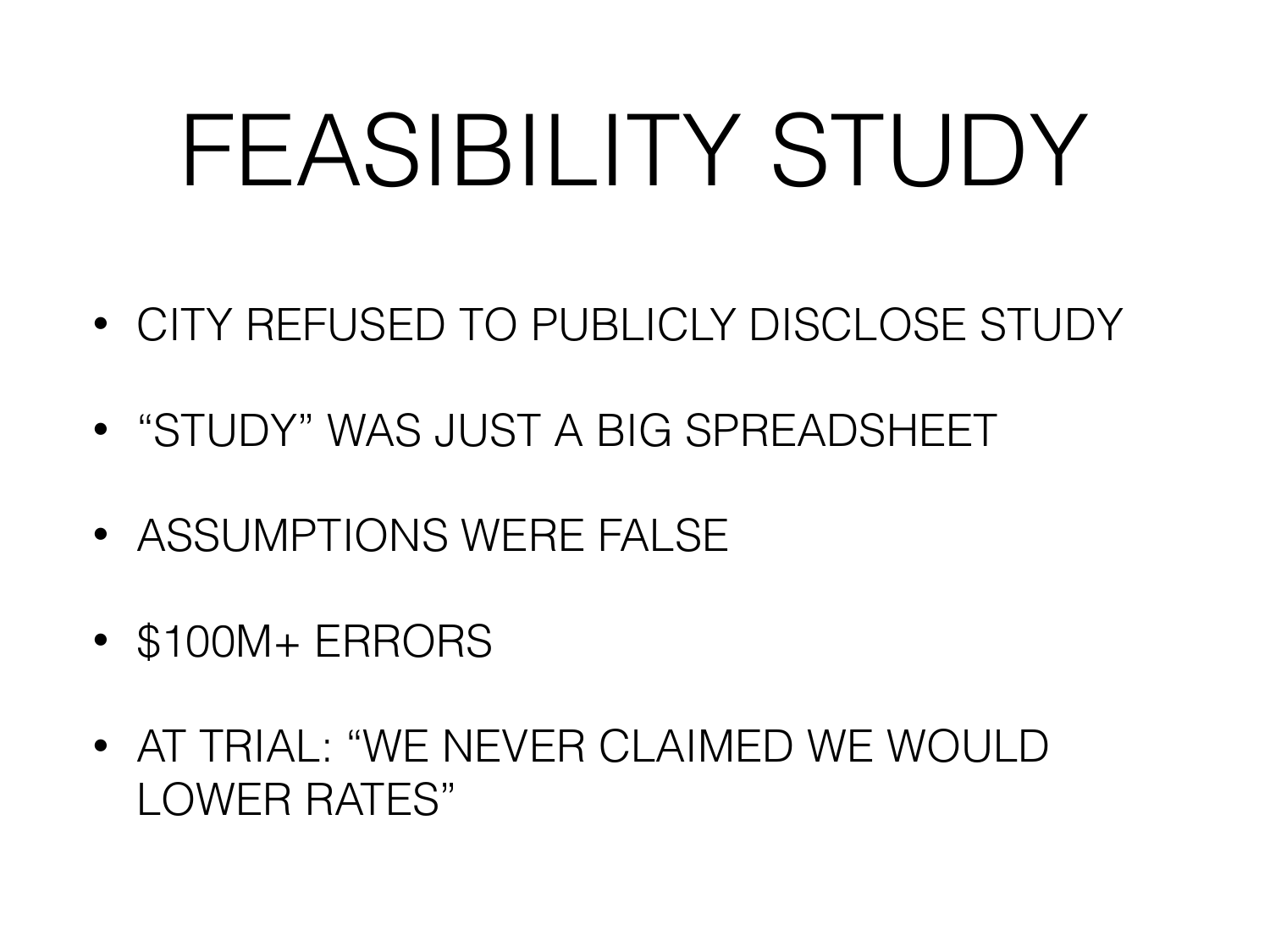# TOWN HALL MEETING

- INFORMATIONAL MEETING
- COUNCIL IS KEEPING AN OPEN MIND
- "TRANSPARENCY" AND "DUE DILIGENCE"
- EXPERT OPINIONS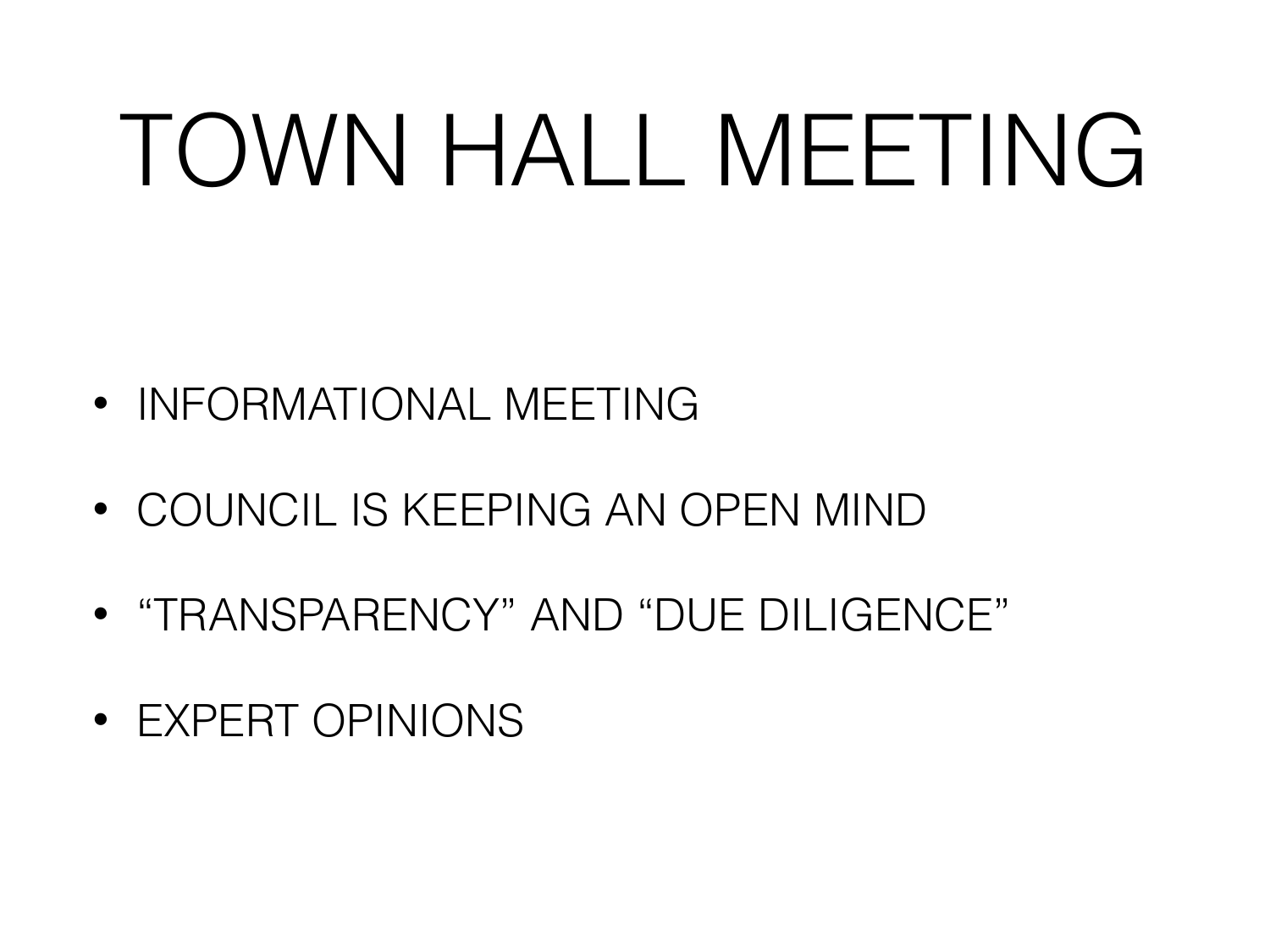# TOWN HALL MEETING

- 100% OF ATTENDEES WANT LOWER WATER RATES
- 99% OF ATTENDEES ARE UNINFORMED ABOUT HOW WATER RATES ARE ACTUALLY DETERMINED
- INCOMPLETE AND BIASED PRESENTATION OF PROS AND CONS
- EMOTION OVER FACTS
- "WE NEED TO DO THIS FOR OUR CHILDREN AND GRANDCHII DRFN"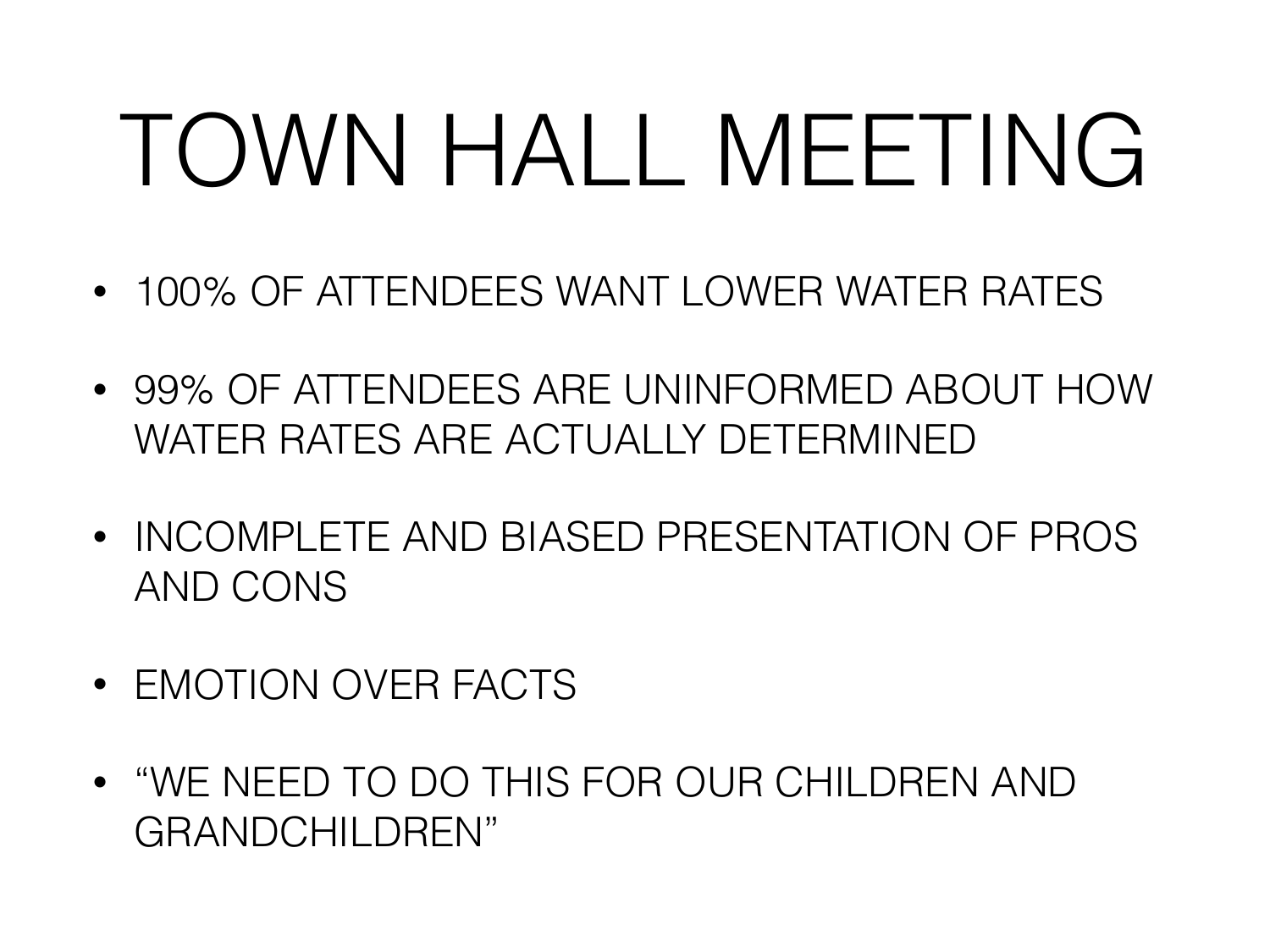## ELECTION

- FUTURE BOND FINANCING AUTHORIZATION
- NOT REALLY APPROVING THE TAKEOVER
- CITY GETS TO DEFINE THE MEASURE
- "CORPORATE OWNERS ARE INTERFERING IN OUR POLITICS"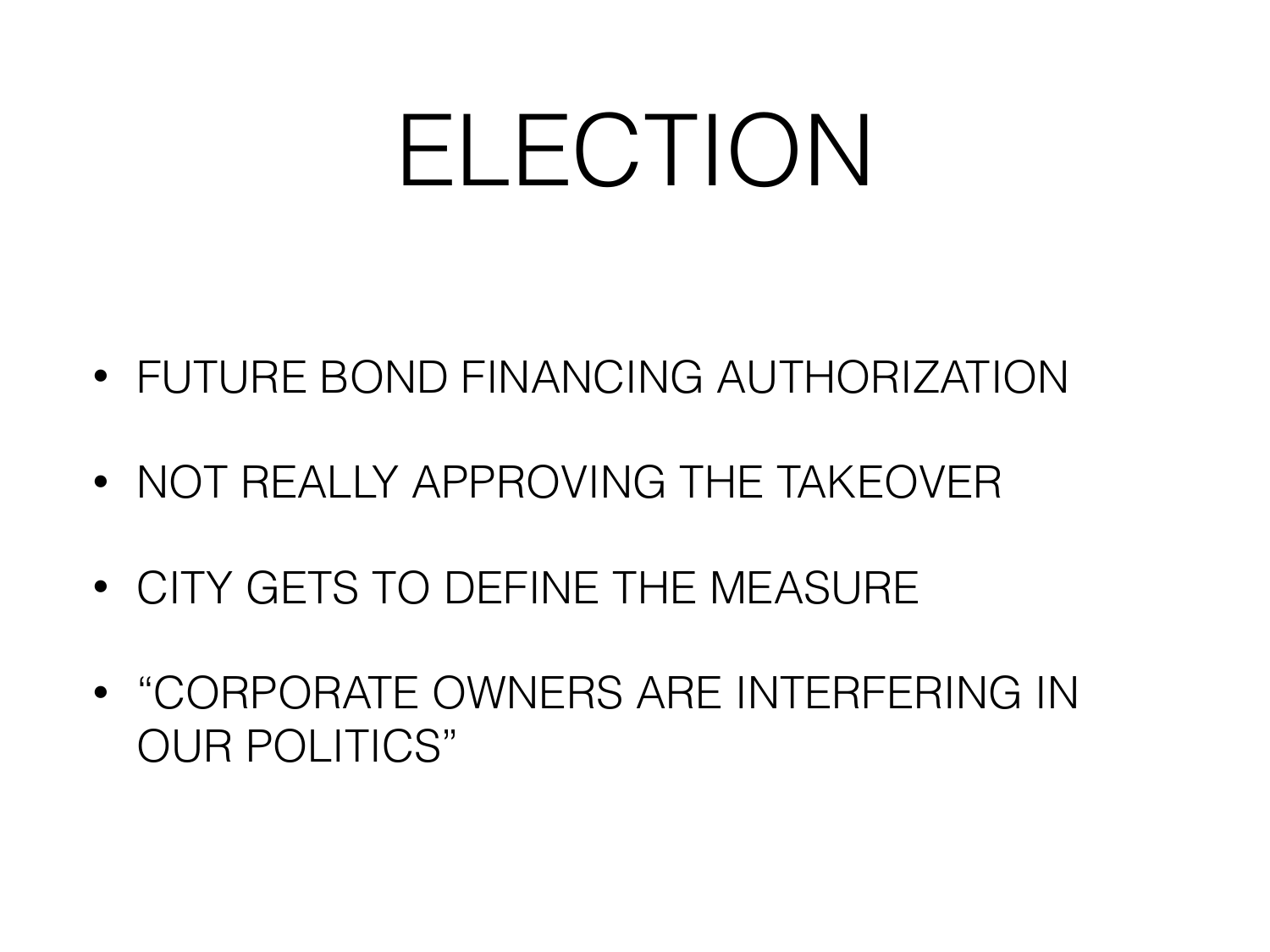## ELECTION

- "No California city has ever successfully taken over its water utility in a contested eminent domain trial, and it will probably take years of litigation and millions of dollars just to find out if we have the legal right to do so. We could lose in court and have nothing to show for it but a massive hole in our budget."
- MEASURE W PASSED WITH 71% OF THE VOTE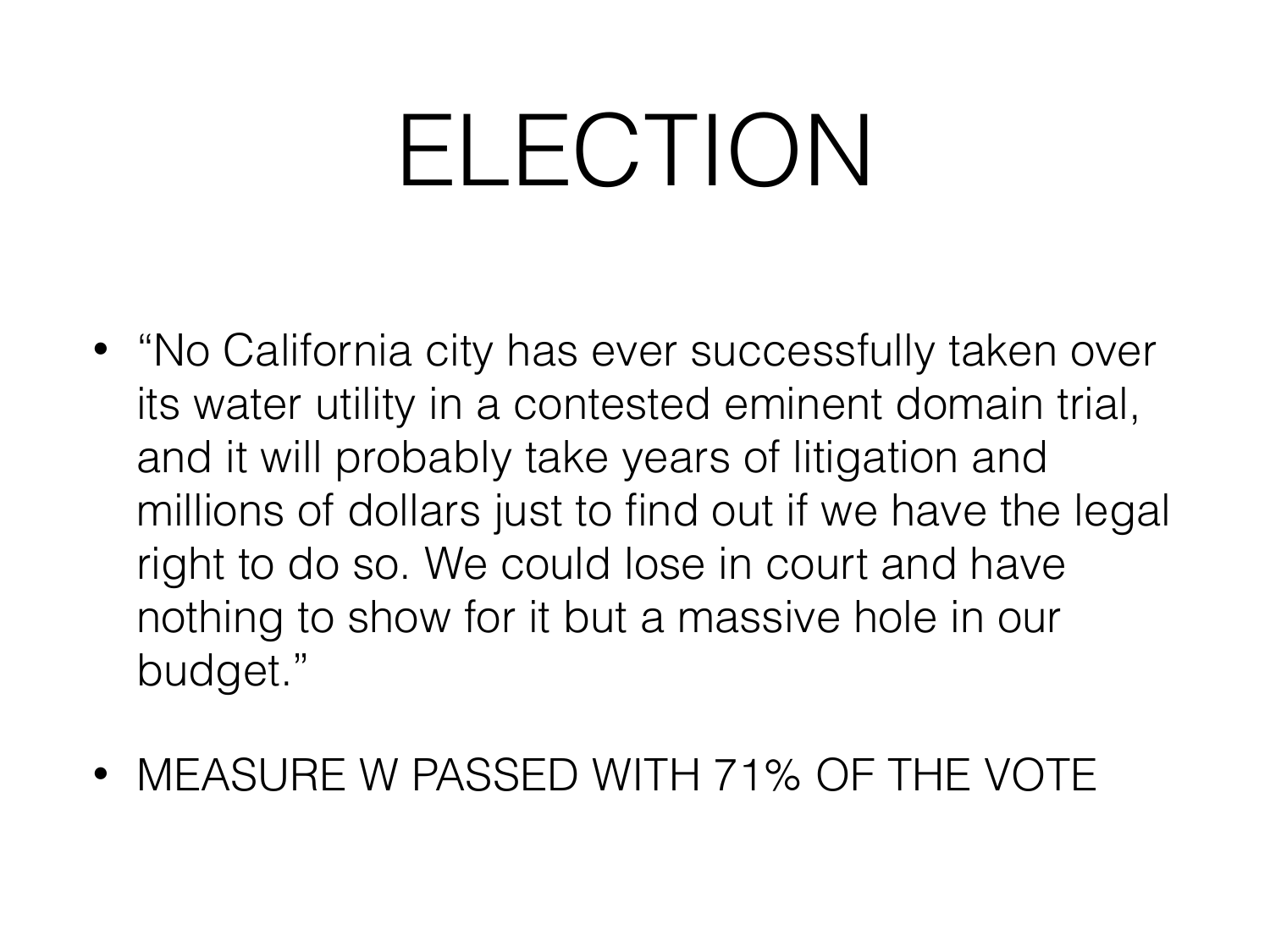## WHAT HAPPENED NEXT

- CITY COUNCIL PASSED "RESOLUTION OF NECESSITY" (TWICE!)
- COURT TRIAL ON ISSUE OF "NECESSITY"
- JUDGE DECIDED AGAINST CLAREMONT
- \$14M LOSS \$6.2M OF CLAREMONT'S LEGAL FEES, \$7.7M TO REIMBURSE GOLDEN STATE WATER COMPANY FOR ITS COSTS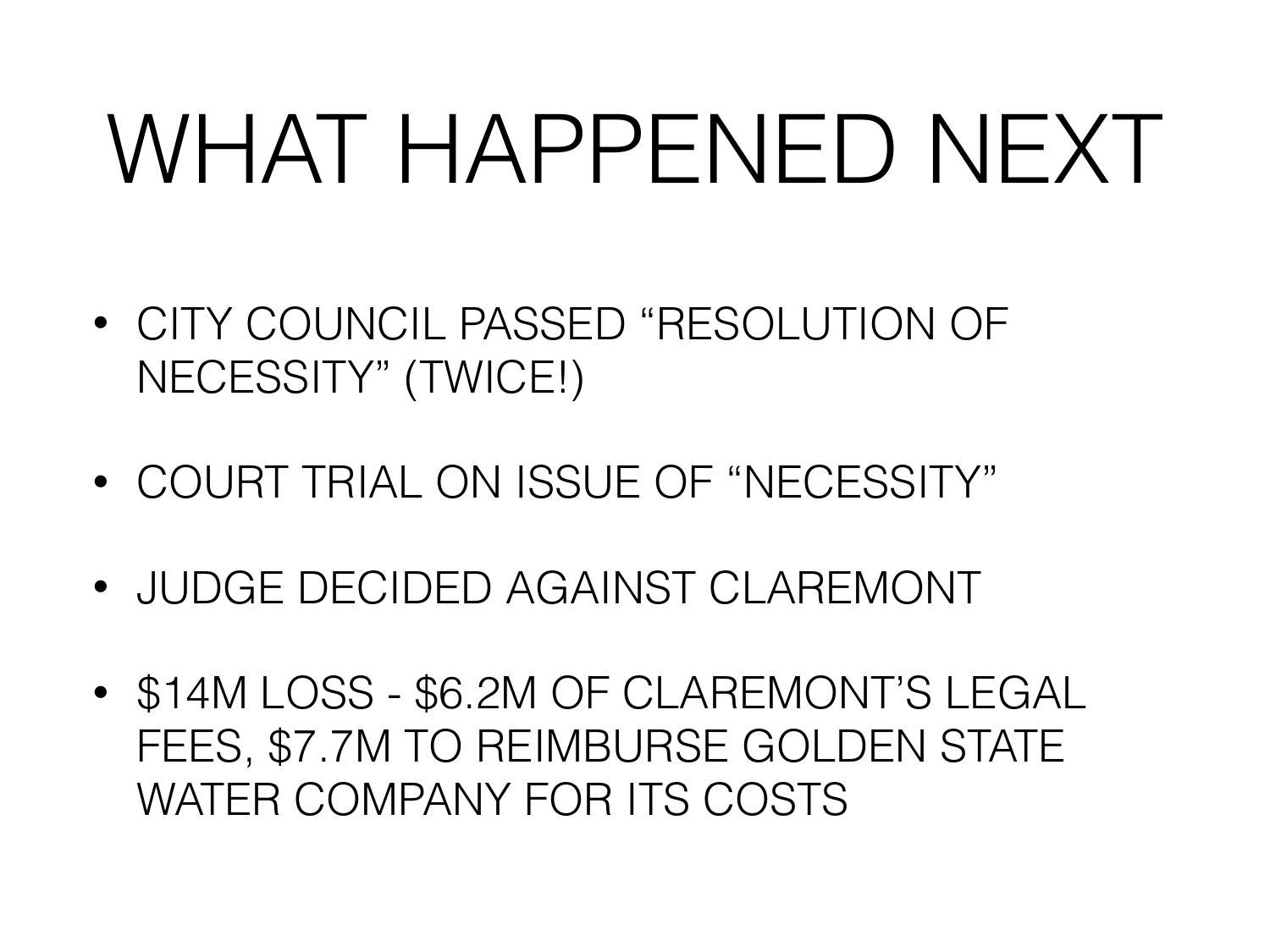## WHY CLAREMONT LOST

- CASE OF FIRST IMPRESSION
- BB&K APPARENTLY NOT EVEN AWARE OF GSW'S RIGHT TO CHALLENGE NECESSITY
- SERIOUSLY FLAWED FEASIBILITY STUDY
- BLOCKBUSTER "LEAD CONTAMINATION" EVIDENCE
- MISUNDERSTOOD LEGAL PRESUMPTION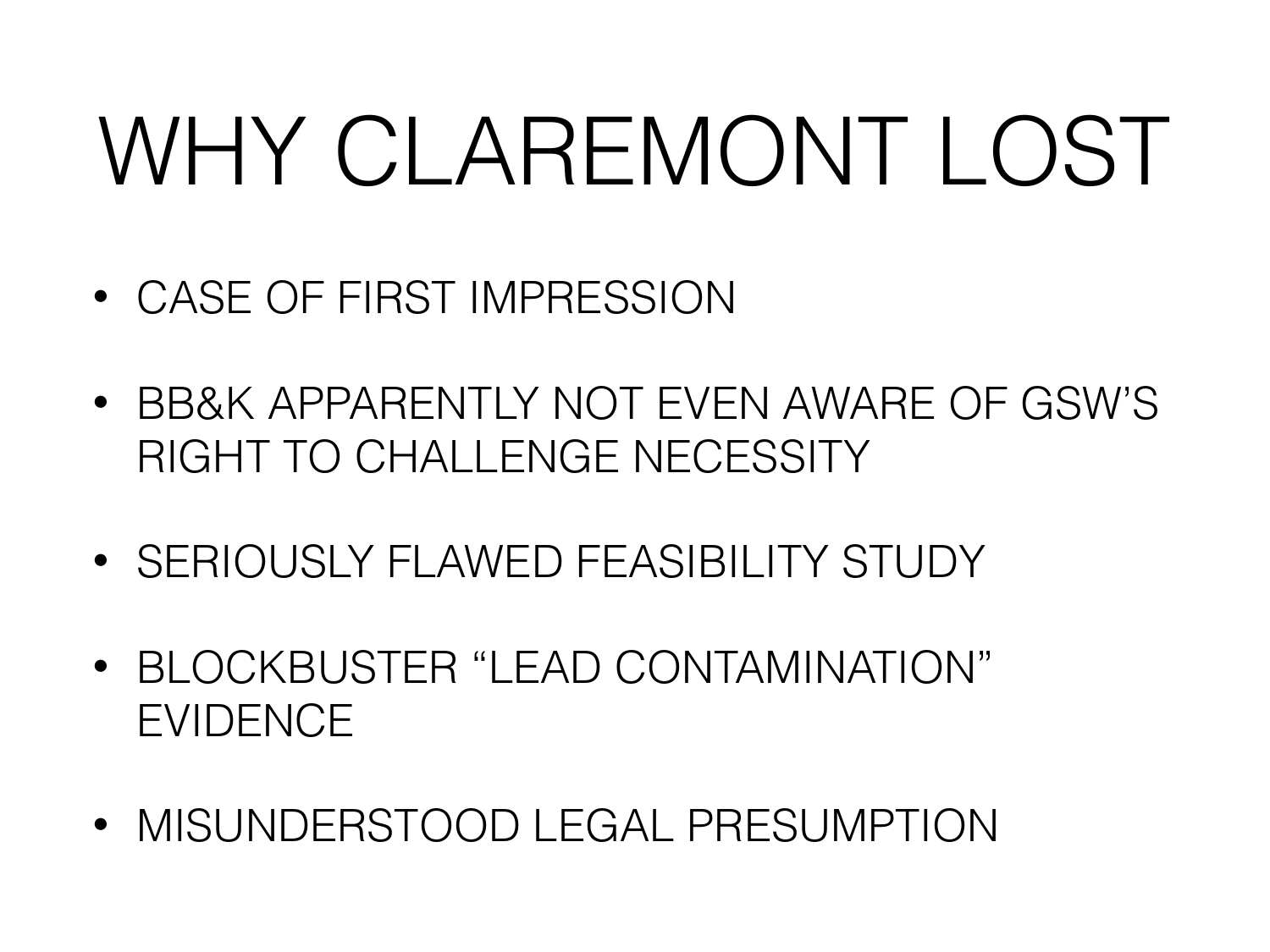# POST-TRIAL REACTION

- THE JUDGE MADE A MISTAKE AND/OR WAS BIASED
- UNREALISTIC EXPECTATIONS FOR APPEAL, WHICH WILL COST US AT LEAST ANOTHER \$1M
- CITY WILL ISSUE \$10M BOND TO PAY DEBT
- COUNCIL MEMBERS WILL ALMOST CERTAINLY BE RE-ELECTED
- 10% MERIT BONUS FOR CITY MANAGER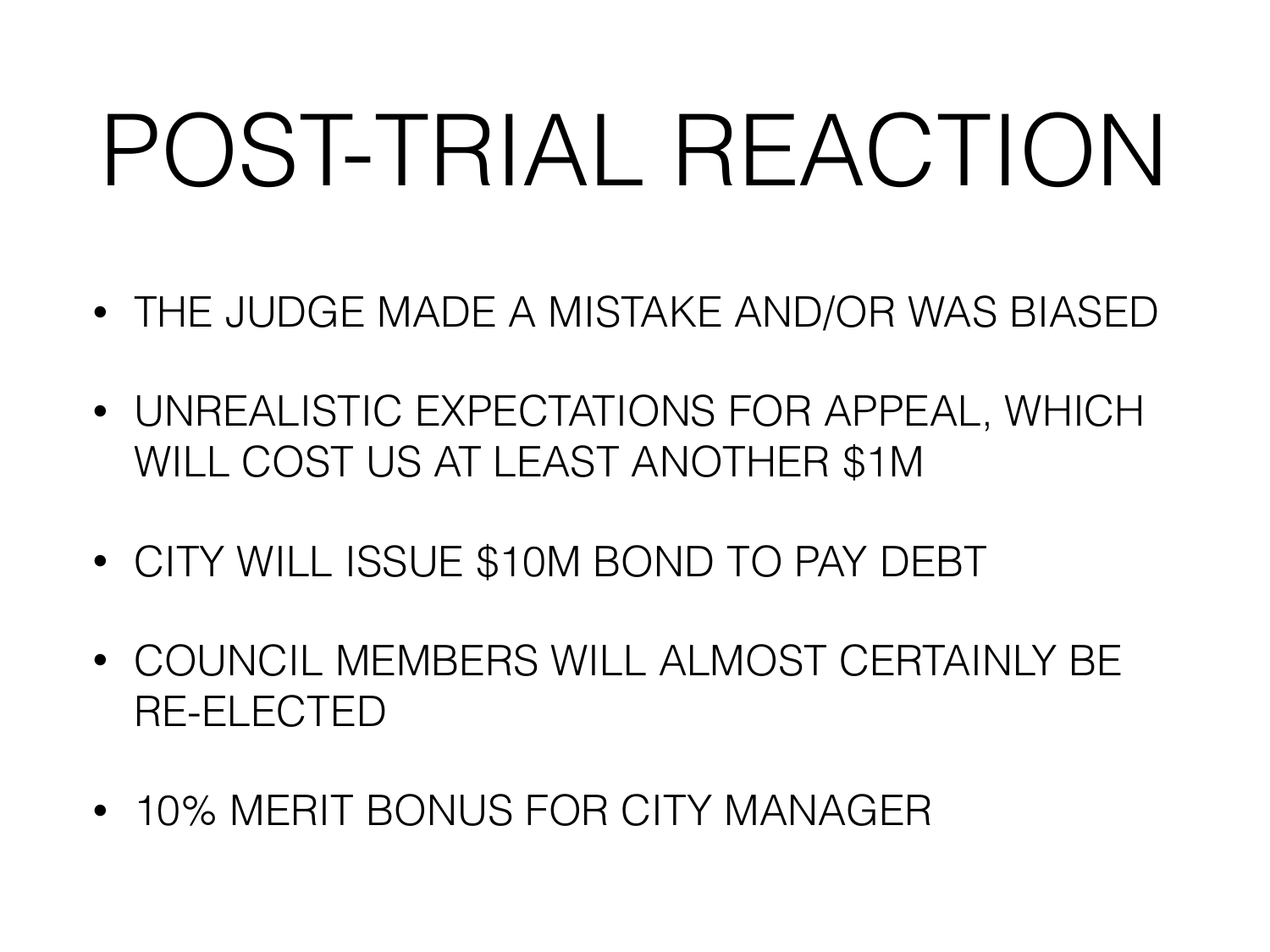## CONFLICT OF INTEREST

- CITY ATTORNEY FROM BB&K
- TAKEOVER POLICY ADVISORS FROM BB&K
- LITIGATION TEAM FROM BB&K
- THE SAME LAWYERS WHO WERE ENGAGED TO PROVIDE ADVICE TO THE COUNCIL ON THE PROS AND CONS OF FILING AN EMINENT DOMAIN CASE WERE ALSO ENGAGED TO LITIGATE THE CASE - AND TO BILL THE CITY MILLIONS OF DOLLARS FOR THEIR **WORK**
- THEIR WORK AND THE REASONABLENESS OF THEIR BILLINGS WAS OVERSEEN BY A CITY ATTORNEY WHO IS A PARTNER IN THE SAME FIRM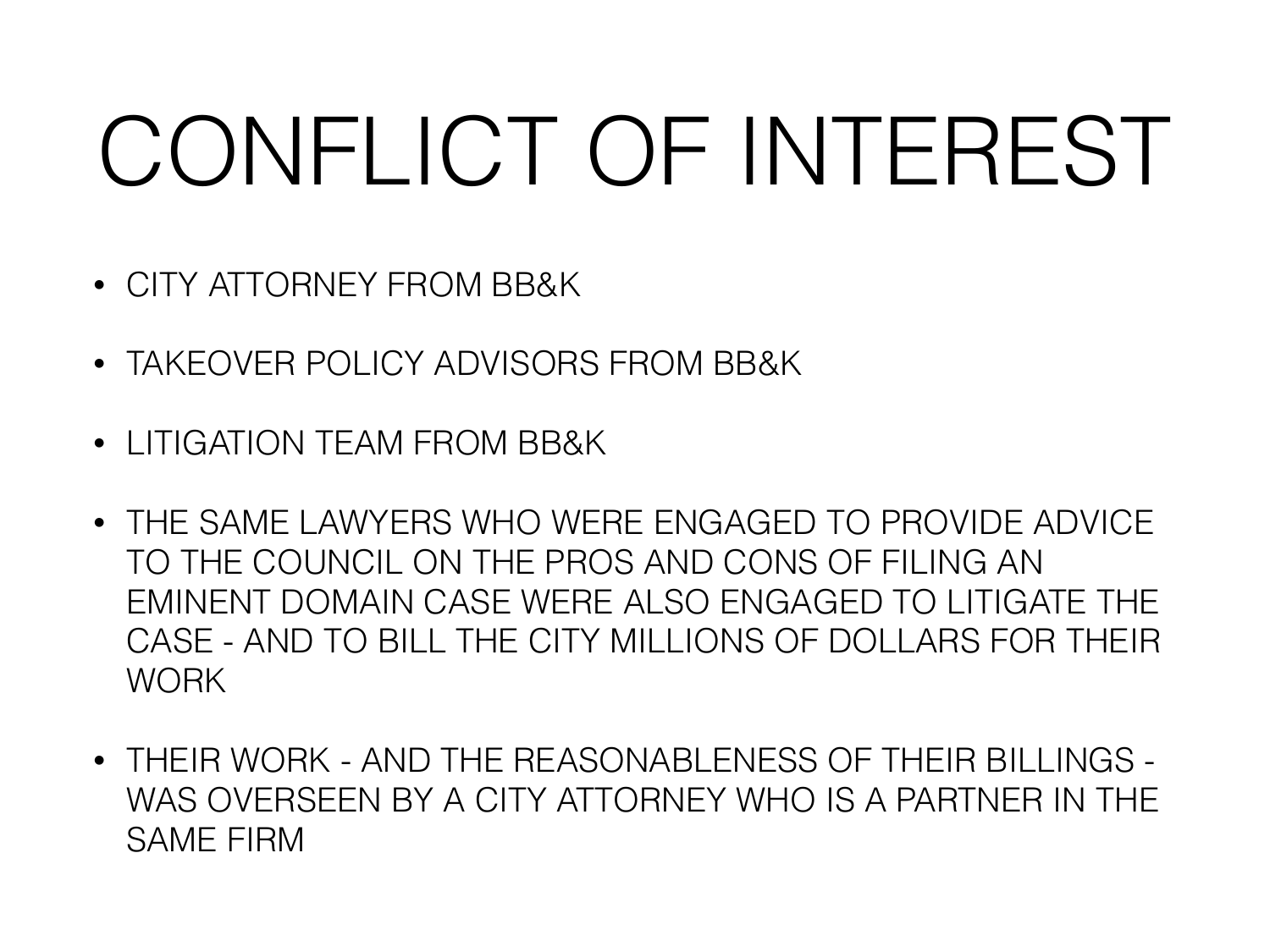# FAILURE TO ADVISE

- WATER COMPANY'S RIGHT TO CHALLENGE
- RISK OF LOSING CHALLENGE
- COST OF LITIGATION
- LIABILITY FOR WATER COMPANY'S COSTS
- RISK OF UNAFFORDABLE VALUATION
- RISK OF FAILURE TO TAKE OVER FOR OTHER REASONS
- RISK OF FAILURE TO SUCCESSFULLY OPERATE THE WATER **SYSTEM**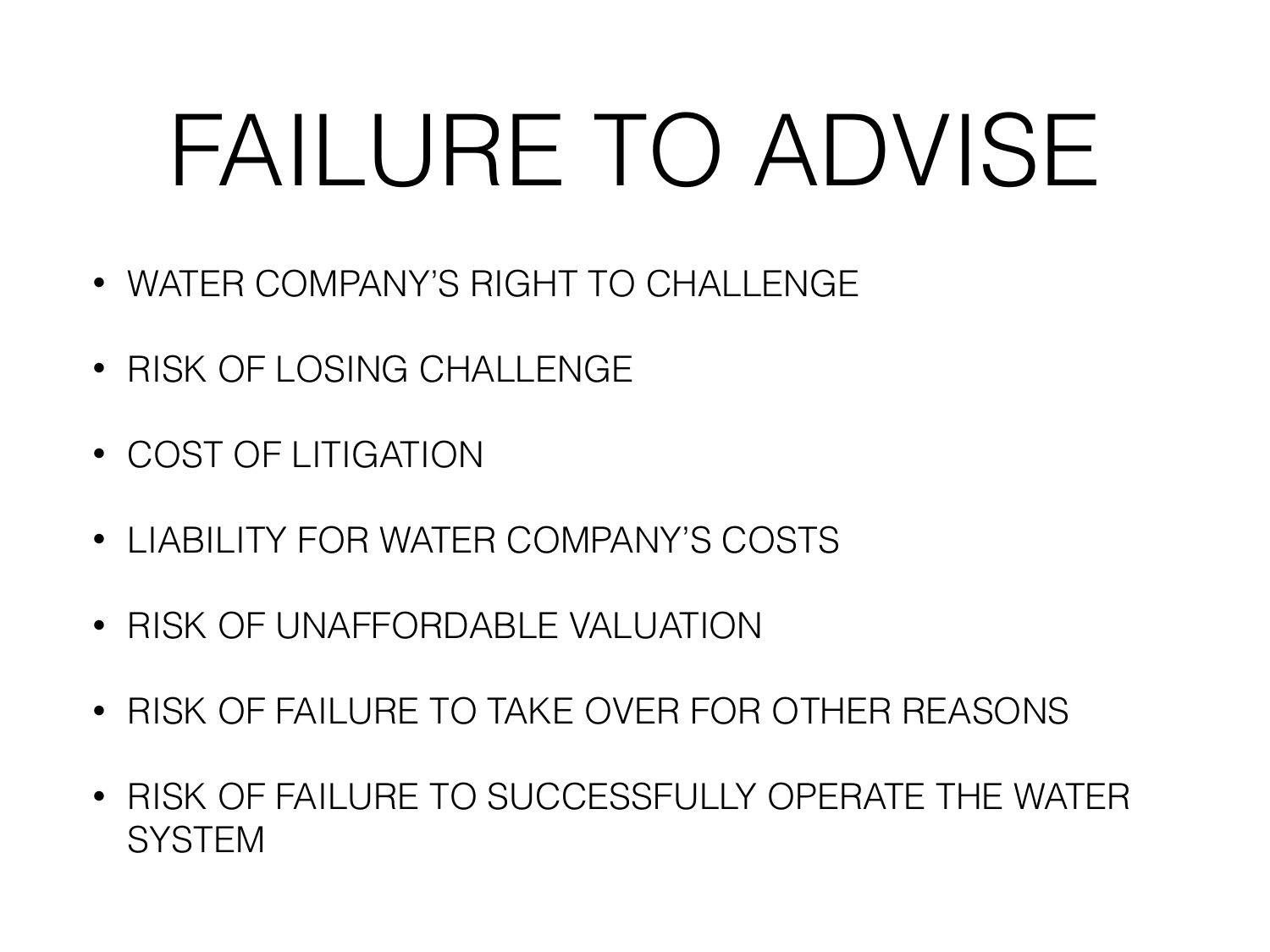# HEADS IN THE SAND

- 100% FAILURE RATE
- MISSTATEMENTS IN TOWN HALL PRESENTATION
- NO CONSIDERATION OF WORST-CASE SCENARIOS
- NO ESTIMATE OR BUDGET FOR LITIGATION COSTS
- NO UNDERSTANDING OF MAJOR ERRORS IN THE FEASIBILITY STUDY
- NO UNDERSTANDING OR CONCERN FOR RISKS OF ANY KIND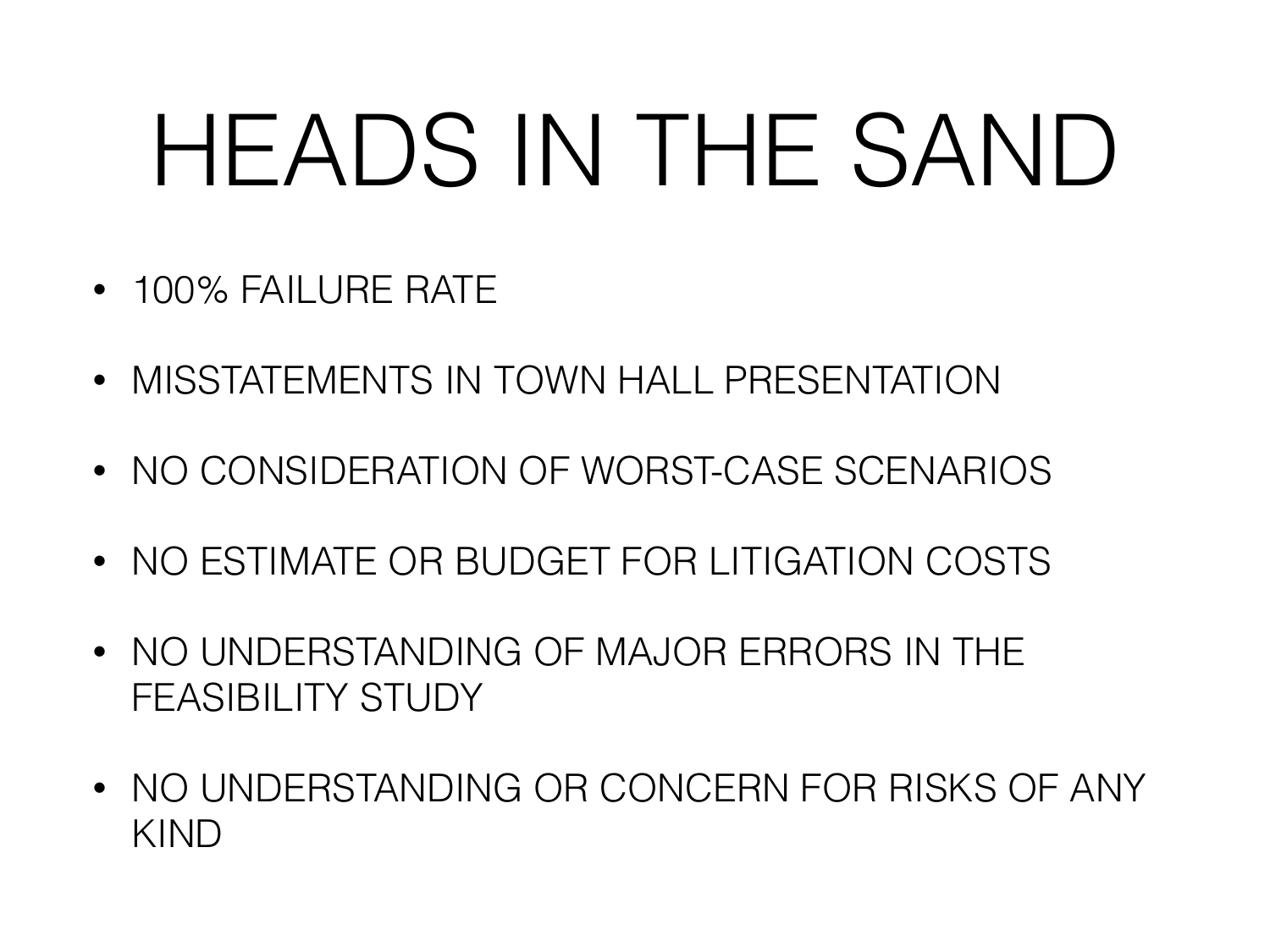## THE BOTTOM LINE

**THE ONLY THING WORSE THAN LOSING \$14 MILLION IS HAVING TO ADMIT THAT YOU MADE A MISTAKE**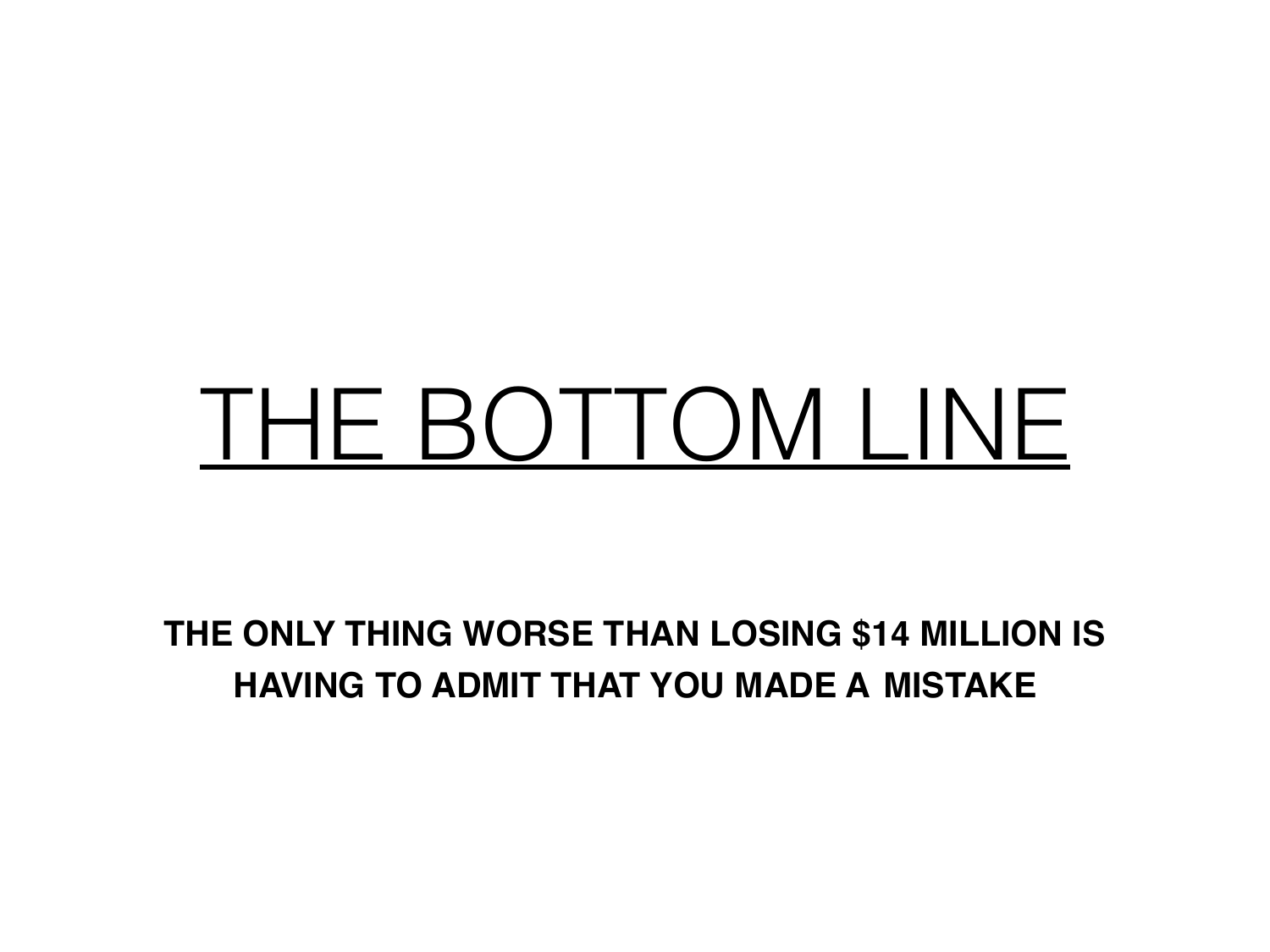## REALITY CHECK

- PEOPLE OFTEN BASE DECISIONS ON EMOTION INSTEAD OF REASON
- PEOPLE PUT TOO MUCH TRUST IN EXPERTS
- PEOPLE TEND TO BE OPTIMISTIC ABOUT THINGS THAT THEY WANT TO COME TRUE
- PEOPLE TYPICALLY LACK THE WILL AND THE DESIRE TO SERIOUSLY ENGAGE COMPLEX PROBLEMS
- MOST PEOPLE WILL NOT ACCEPT FAILURE UNTIL IT BECOMES IMPOSSIBLE TO RATIONALIZE IT AWAY
- PEOPLE WILL GIVE UP A LOT IN ORDER TO SAVE FACE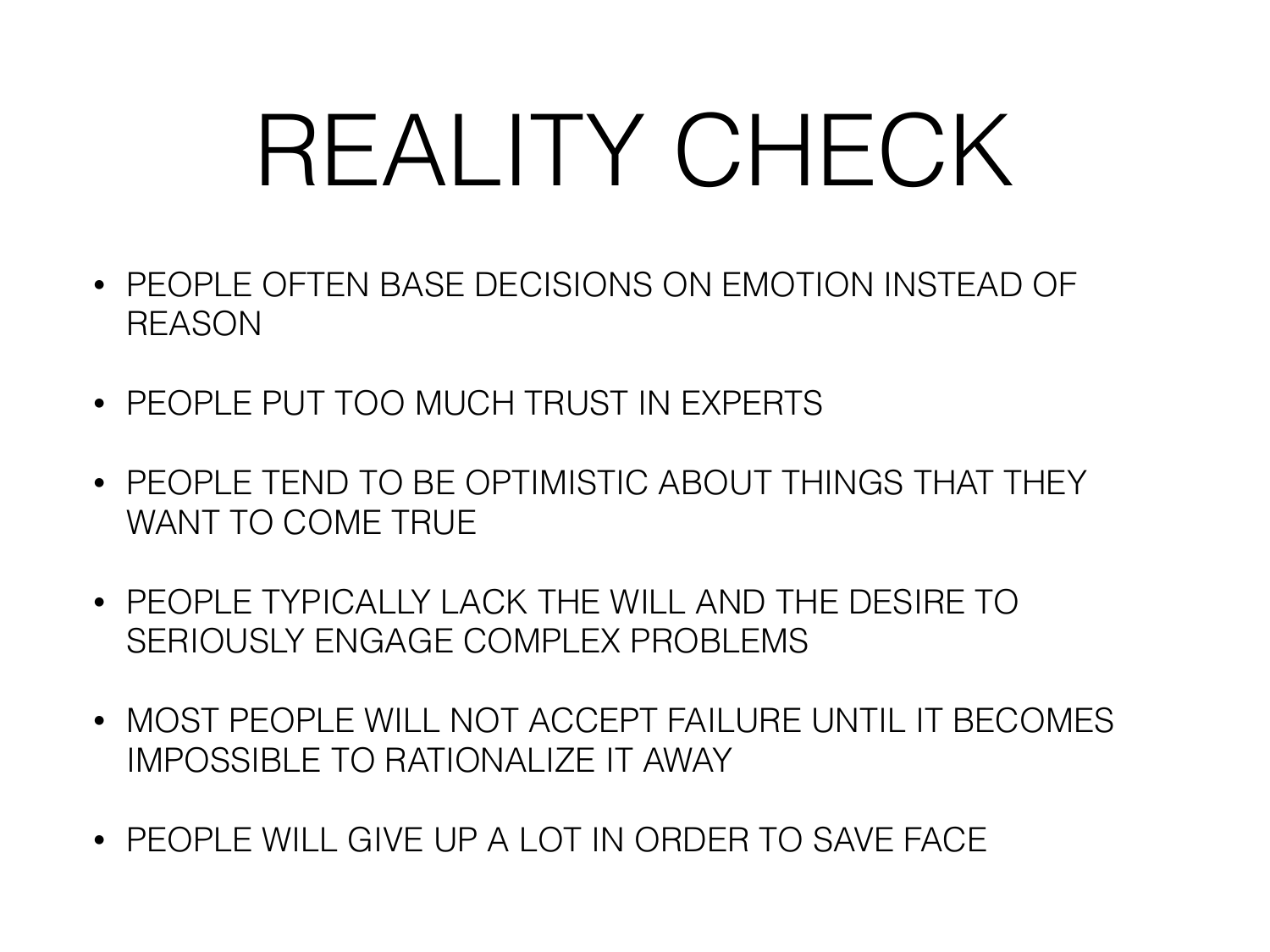# WHAT CAN WE DO?

- USE CLAREMONT AS AN EXAMPLE
- MAKE A RECORD
- FOCUS ON THE NEAR-TERM ISSUES
- FOCUS ON PROCESS, NOT POLITICS
- HOLD LAWYERS AND POLITICIANS ACCOUNTABLE
- UNDERSTAND OUR COMMON HUMAN LIMITATIONS